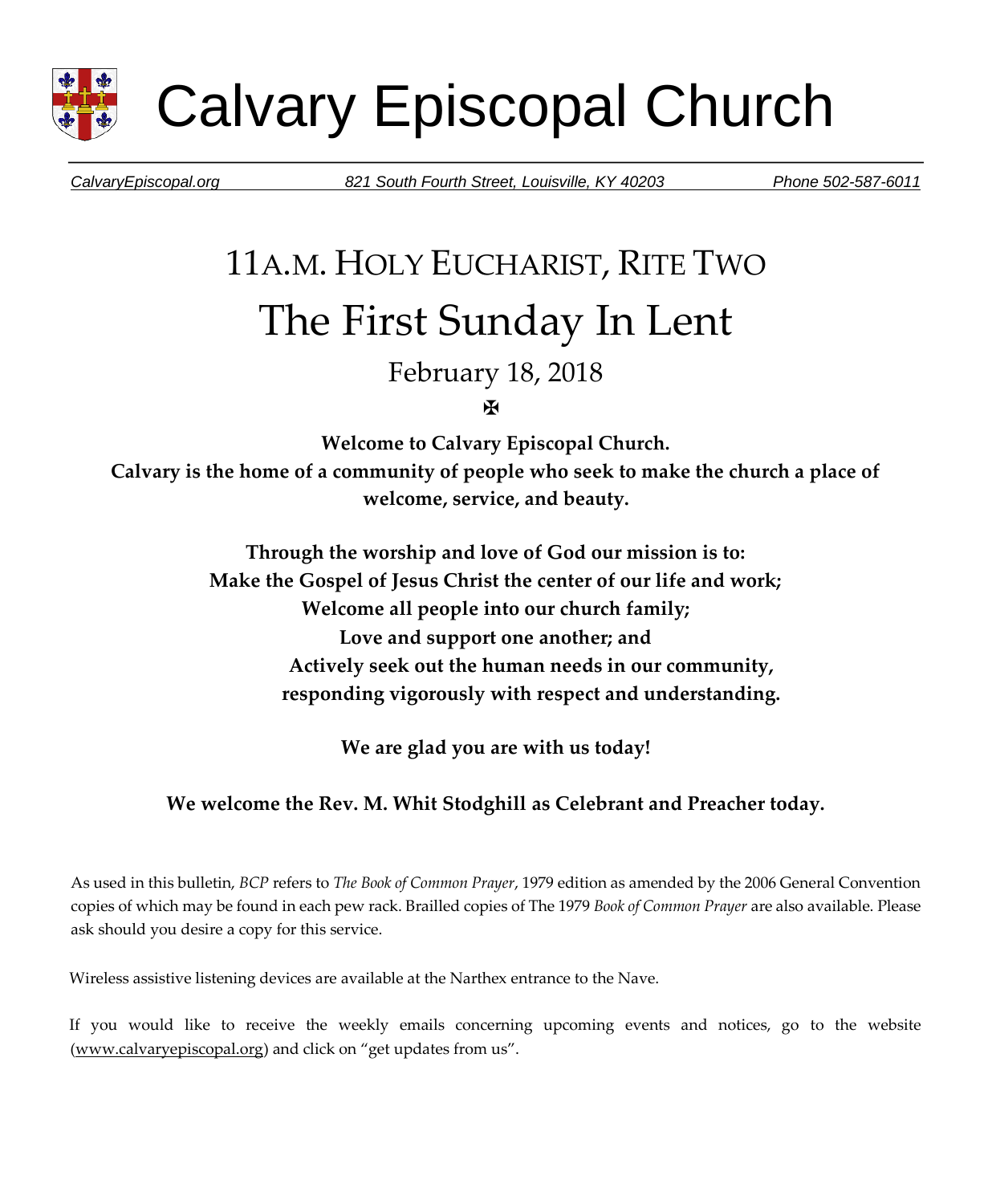# **The Prelude**

 *Erbaum dich mein, O Herre Gott*, BWV 721 Johann Sebastian Bach (1685-1750)

# **Greeting**

# **The Great Litany** S67

| Officiant/Verger                                                                                                                                                                                                                                        | People                                                                             |
|---------------------------------------------------------------------------------------------------------------------------------------------------------------------------------------------------------------------------------------------------------|------------------------------------------------------------------------------------|
| О<br>the Father, Creator of heaven and earth,<br>God<br>Officiant                                                                                                                                                                                       | Have mer-cy up-on us.<br>People                                                    |
| Redeemer<br>the<br>О<br>God<br>the<br>Son,<br>of<br>Officiant<br>God the Holy Ghost, Sanctifier of the faith ful,<br>О                                                                                                                                  | world,<br>Have mer - cy<br>$up - on$<br>us.<br>People<br>Have mer - cy up - on us. |
| Officiant                                                                                                                                                                                                                                               | People                                                                             |
| Officiant<br>Remember not, Lord Christ, our offenses, nor the offenses of our forefathers; neither<br>reward us according to our sins. Spare us, good Lord, spare thy people, whom thou hast<br>redeemed with thy most precious blood, and by thy mercy |                                                                                    |
|                                                                                                                                                                                                                                                         | People                                                                             |
| for<br>preserve<br>us<br>${\rm ev}$<br>er.<br>$\blacksquare$<br>Officiant                                                                                                                                                                               | good<br>Lord.<br><b>Spare</b><br>us,                                               |
| all<br>evil<br>From                                                                                                                                                                                                                                     | and wickedness; from sin; from the crafts and assaults of<br>the                   |
| devil;<br>and<br>from everlast - ing<br>dam - na - tion,<br>People<br>ο                                                                                                                                                                                 | $\circ$                                                                            |

<sup>(</sup>This same response is sung after the petitions that follow)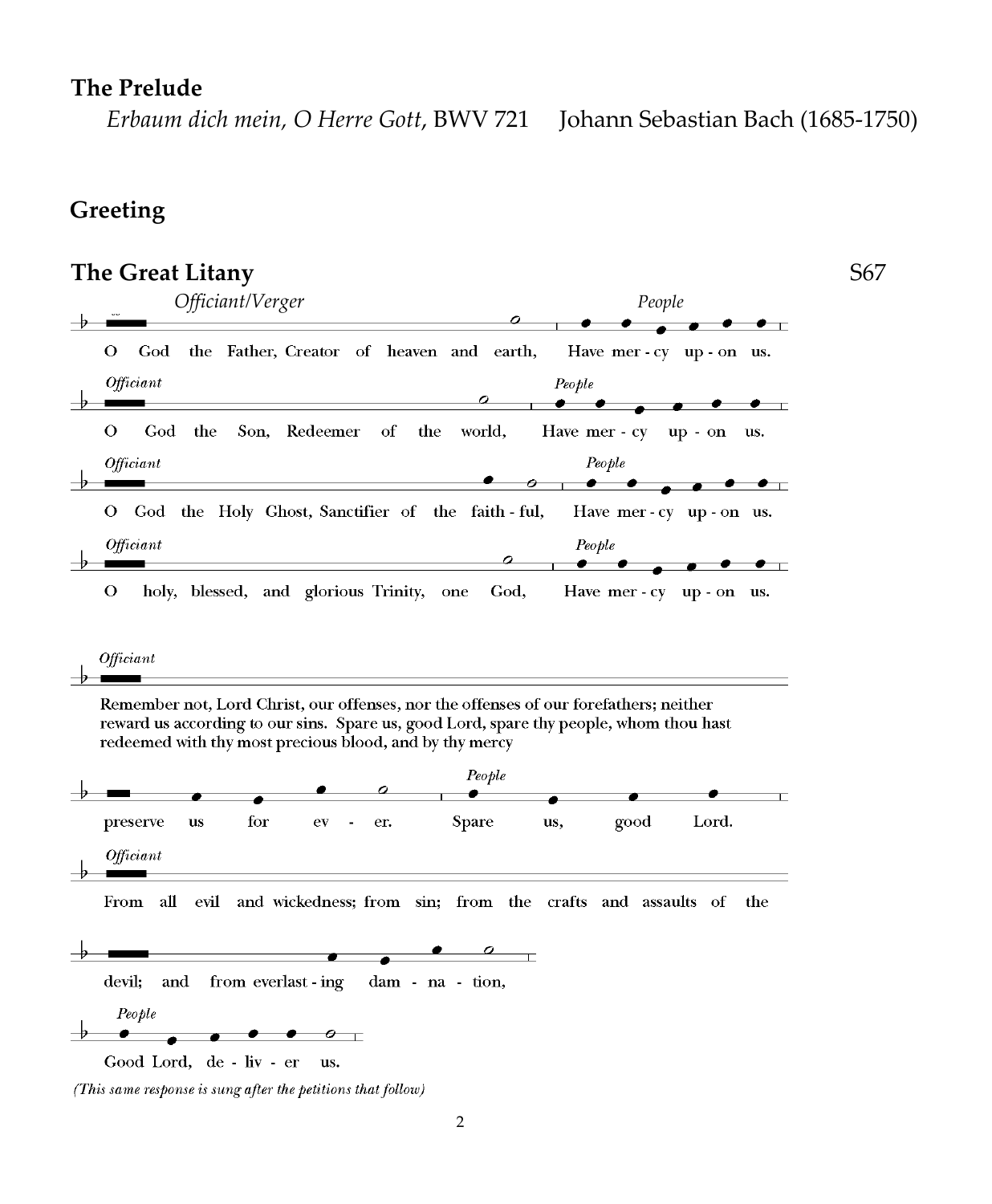From all blindness of heart; from pride, vainglory, and hypocrisy; from envy, hatred, and malice; and from all want of charity,

*Good Lord, deliver us.*

From all inordinate and sinful affections; and from all the deceits of the world, the flesh, and the devil, *Good Lord, deliver us.*

From all false doctrine, heresy, and schism; from hardness of heart, and contempt of thy Word and commandment, *Good Lord, deliver us.*

From lightning and tempest; from earthquake, fire, and flood; from plague, pestilence, and famine,

*Good Lord, deliver us.*

From all oppression, conspiracy, and rebellion; from violence, battle, and murder; and from dying suddenly and unprepared, *Good Lord, deliver us.*

By the mystery of thy holy Incarnation; by thy holy Nativity and submission to the Law; by thy Baptism, Fasting, and Temptation, *Good Lord, deliver us.*

By thine Agony and Bloody Sweat; by thy Cross and Passion; by thy precious Death and Burial; by thy glorious Resurrection and Ascension; and by the Coming of the Holy Ghost,

*Good Lord, deliver us.*

In all time of our tribulation; in all time of our prosperity; in the hour of death, and in the day of judgment, *Good Lord, deliver us.*

We sinners do beseech thee to hear us, O Lord God; and that it may please thee to rule and govern thy holy Church Universal in the right way,

People

.  $\overline{\phantom{0}}$ 

We beseech thee to hear us, good Lord. (This same response is sung after the petitions that follow)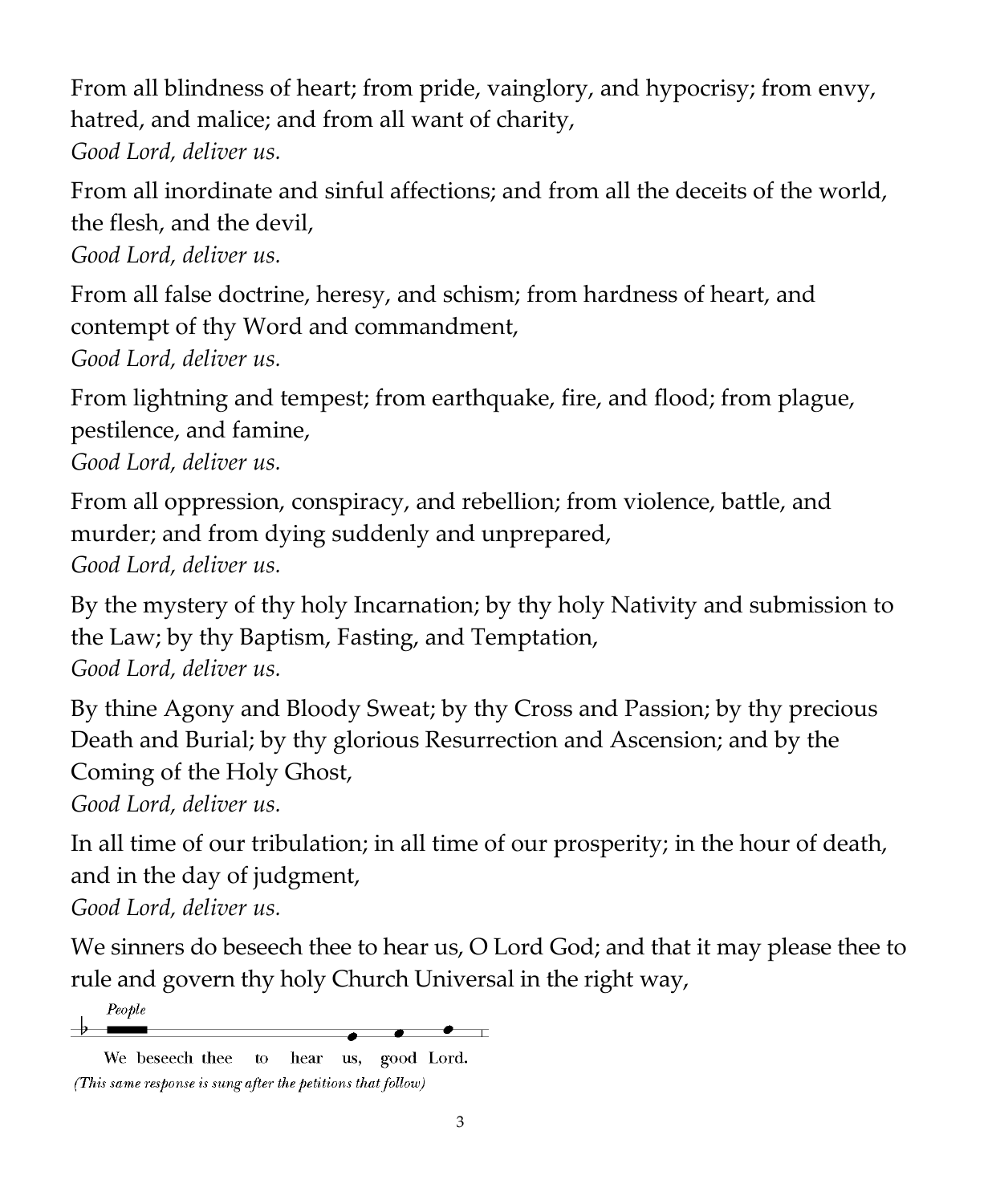That it may please thee to illumine all bishops, priests, and deacons, with true knowledge and understanding of thy Word; and that both by their preaching and living, they may set it forth, and show it accordingly, *We beseech thee to hear us, good Lord.*

That it may please thee to bless and keep all thy people, *We beseech thee to hear us, good Lord.*

That it may please thee to send forth laborers into thy harvest, and to draw all mankind into thy kingdom,

*We beseech thee to hear us, good Lord.*

That it may please thee to give to all people increase of grace to hear and receive thy Word, and to bring forth the fruits of the Spirit,

*We beseech thee to hear us, good Lord.*

That it may please thee to bring into the way of truth all such as have erred, and are deceived,

*We beseech thee to hear us, good Lord.*

That it may please thee to give us a heart to love and fear thee, and diligently to live after thy commandments,

*We beseech thee to hear us, good Lord.*

That it may please thee so to rule the hearts of thy servants, the President of the United States, and all others in authority, that they may do justice, and love mercy, and walk in the ways of truth,

*We beseech thee to hear us, good Lord.*

That it may please thee to make wars to cease in all the world; to give to all nations unity, peace, and concord; and to bestow freedom upon all peoples, *We beseech thee to hear us, good Lord.*

That it may please thee to show thy pity upon all prisoners and captives, the homeless and the hungry, and all who are desolate and oppressed, *We beseech thee to hear us, good Lord.*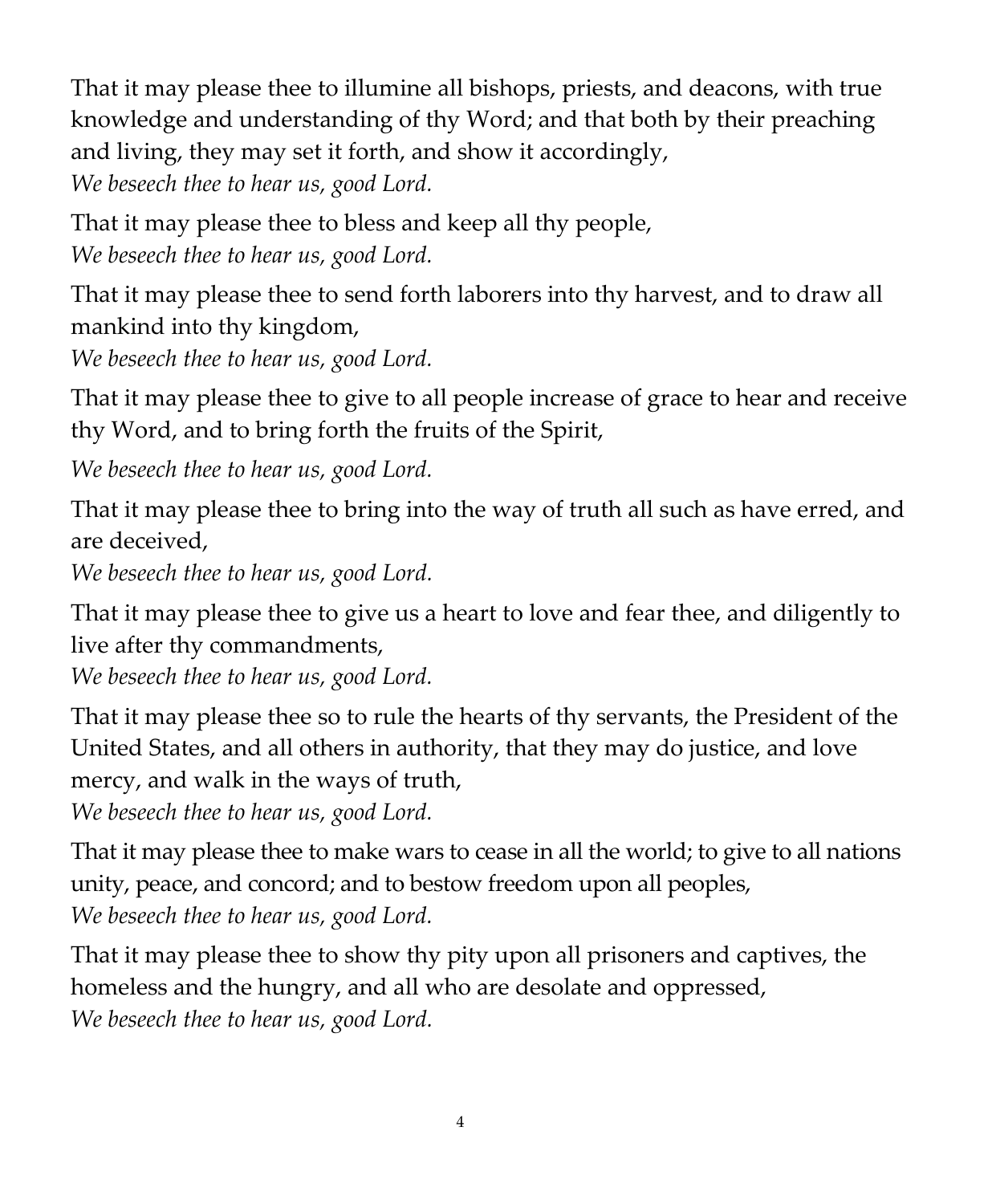That it may please thee to give and preserve to our use the bountiful fruits of the earth, so that in due time all may enjoy them,

*We beseech thee to hear us, good Lord.*

That it may please thee to inspire us, in our several callings, to do the work which thou givest us to do with singleness of heart as thy servants, and for the common good,

*We beseech thee to hear us, good Lord.*

That it may please thee to preserve all who are in danger by reason of their labor or their travel,

*We beseech thee to hear us, good Lord.*

That it may please thee to preserve, and provide for, all women in childbirth, young children and orphans, the widowed, and all whose homes are broken or torn by strife,

*We beseech thee to hear us, good Lord.*

That it may please thee to visit the lonely; to all who suffer in mind, body, and spirit; and to comfort with thy presence those who are failing and infirm, *We beseech thee to hear us, good Lord.*

That it may please thee to support, help, and comfort all who are in danger, necessity, and tribulation,

*We beseech thee to hear us, good Lord.*

That it may please thee to have mercy upon all mankind, especially our guests of the food and clothing ministry, those affected by war, disaster, and tragedy throughout the world, and those for whom our prayers are requested, *We beseech thee to hear us, good Lord.*

That it may please thee to give us true repentance; to forgive us all our sins, negligences, and ignorances; and to endue us with the grace of thy Holy Spirit to amend our lives according to thy holy Word,

*We beseech thee to hear us, good Lord.*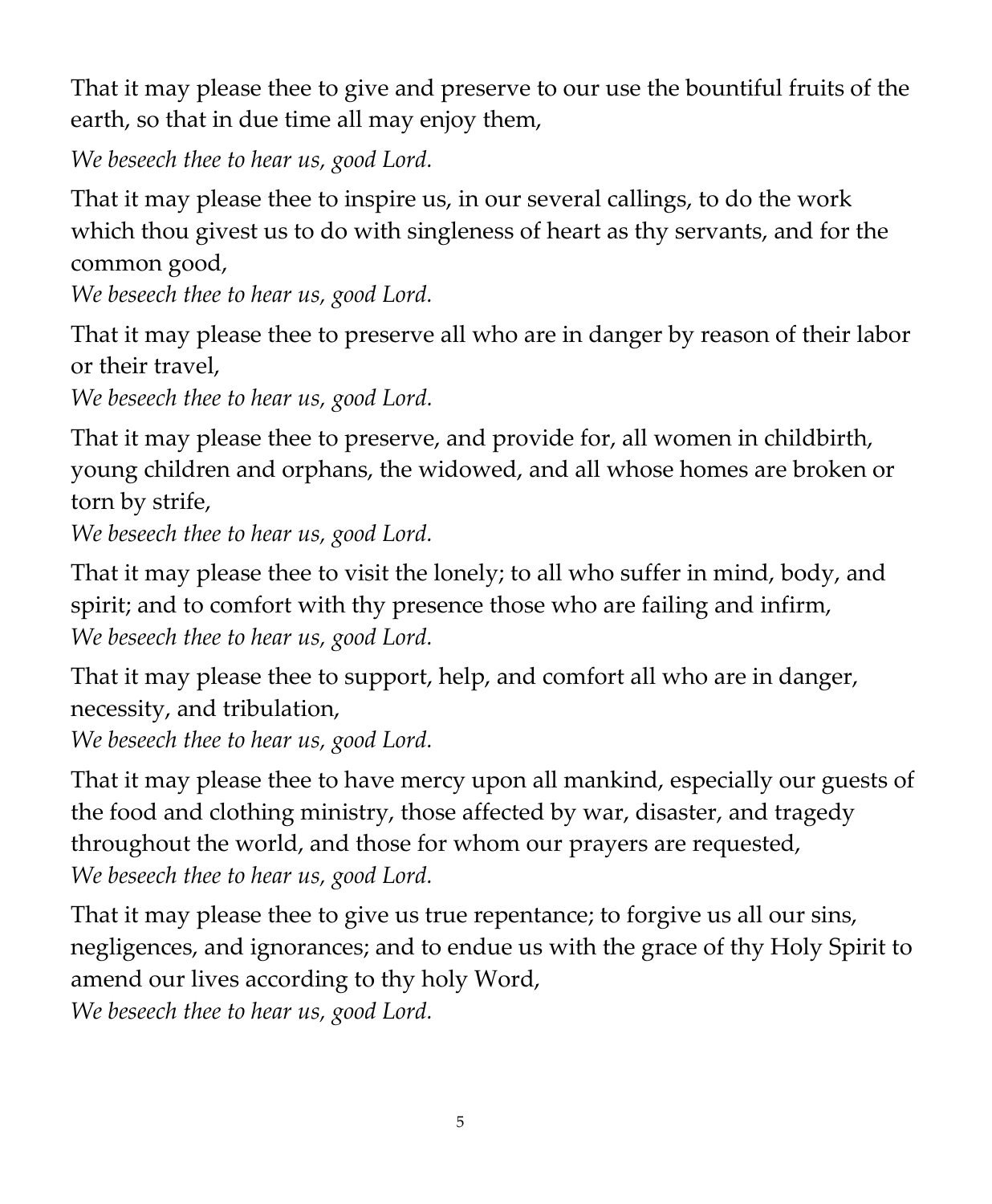That it may please thee to forgive our enemies, persecutors, and slanderers, and to turn their hearts,

*We beseech thee to hear us, good Lord.*

That it may please thee to strengthen such as do stand; to comfort and help the weak-hearted; to raise up those who fall; and finally to beat down Satan under our feet,

*We beseech thee to hear us, good Lord.*

That it may please thee to grant to all the faithful departed eternal life and peace, *We beseech thee to hear us, good Lord.*

That it may please thee to grant that, in the fellowship of all the saints, we may attain to thy heavenly kingdom,

*We beseech thee to hear us, good Lord.*

*Officiant/Verger*

 $\circ$  $\overline{\phantom{a}}$ Officiant Son of God, we beseech thee to hear us. People Son of God, we beseech thee to hear us. *Officiant* People O Lamb of God, that takest away the sins of the world, Have mer-cy up-on us. O Lamb of God, that takest away the sins of the world, Have mer-cy up-on us. Officiant People  $\bullet$   $\circ$   $\textcolor{red}{\bullet}$ O Lamb of God, that takest away the sins of the world, Grant us thy peace. Officiant People  $\rightarrow$  $\overline{a}$  $\bm{o}$  $\overline{\phantom{a}}$  $\sigma$ 0 O Christ, hear us. O Christ, hear us.  $\bullet\quad \circ_{\bot}$ Officiant Lord, have mer - cy up - on us. People Christ, have mer - cy up - on us. Officiant Lord, have mer - cy up - on us.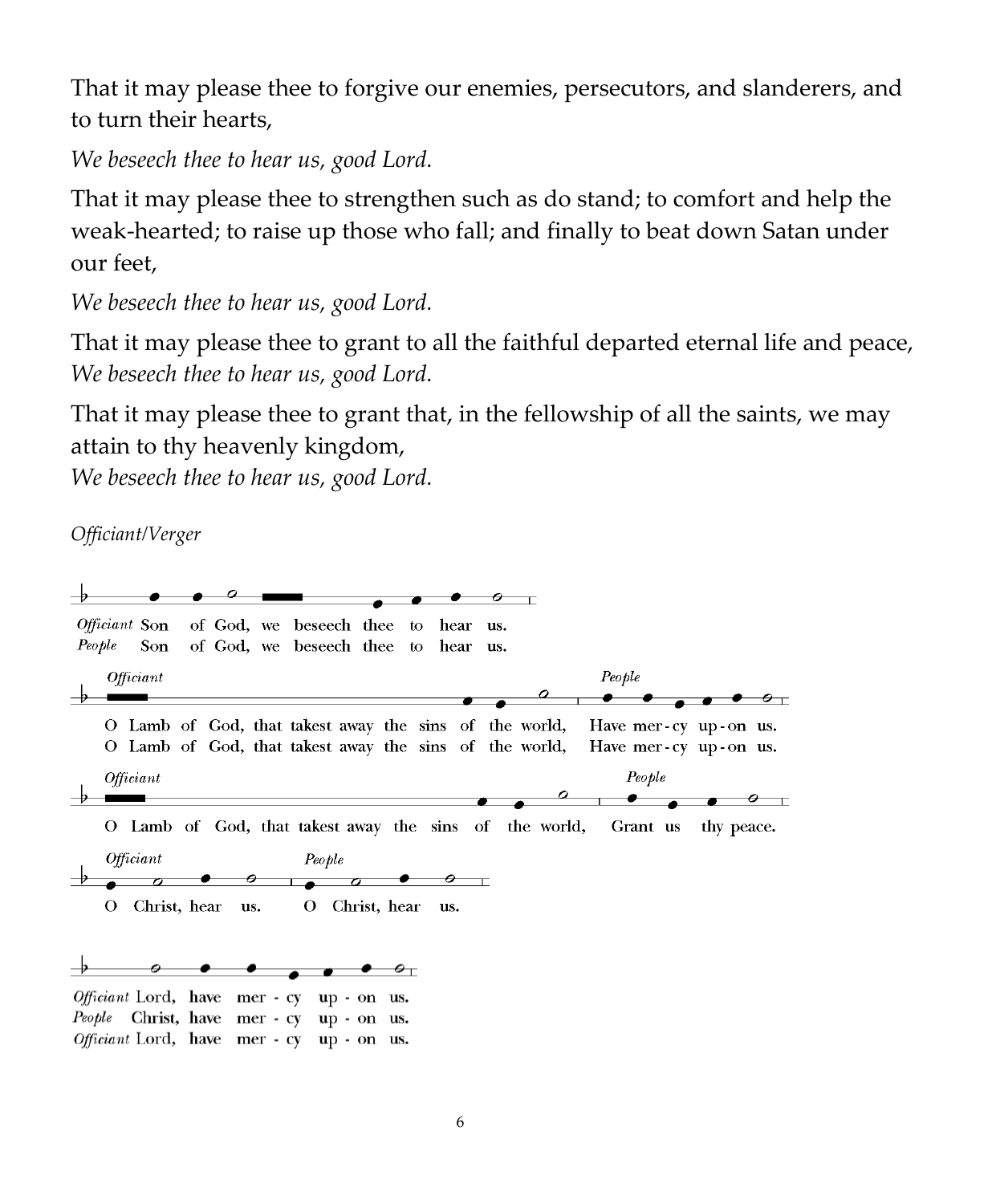# **The Collect of the Day** *BCP 218*

*Celebrant* The Lord be with you. *People* And also with you. *Celebrant* Let us pray.

Almighty God, whose blessed Son was led by the Spirit to be tempted by Satan: Come quickly to help us who are assaulted by many temptations; and, as you know the weaknesses of each of us, let each one find you mighty to save; through Jesus Christ your Son our Lord, who lives and reigns with you and the Holy Spirit, one God, now and for ever. *Amen.*

#### **The First Lesson Genesis 9:8-17**

*Please be seated.* 

A Reading from the book of Genesis.

God said to Noah and to his sons with him, "As for me, I am establishing my covenant with you and your descendants after you, and with every living creature that is with you, the birds, the domestic animals, and every animal of the earth with you, as many as came out of the ark. I establish my covenant with you, that never again shall all flesh be cut off by the waters of a flood, and never again shall there be a flood to destroy the earth." God said, "This is the sign of the covenant that I make between me and you and every living creature that is with you, for all future generations: I have set my bow in the clouds, and it shall be a sign of the covenant between me and the earth. When I bring clouds over the earth and the bow is seen in the clouds, I will remember my covenant that is between me and you and every living creature of all flesh; and the waters shall never again become a flood to destroy all flesh. When the bow is in the clouds, I will see it and remember the everlasting covenant between God and every living creature of all flesh that is on the earth." God said to Noah, "This is the sign of the covenant that I have established between me and all flesh that is on the earth."

*Reader* The Word of the Lord.

*People* Thanks be to God.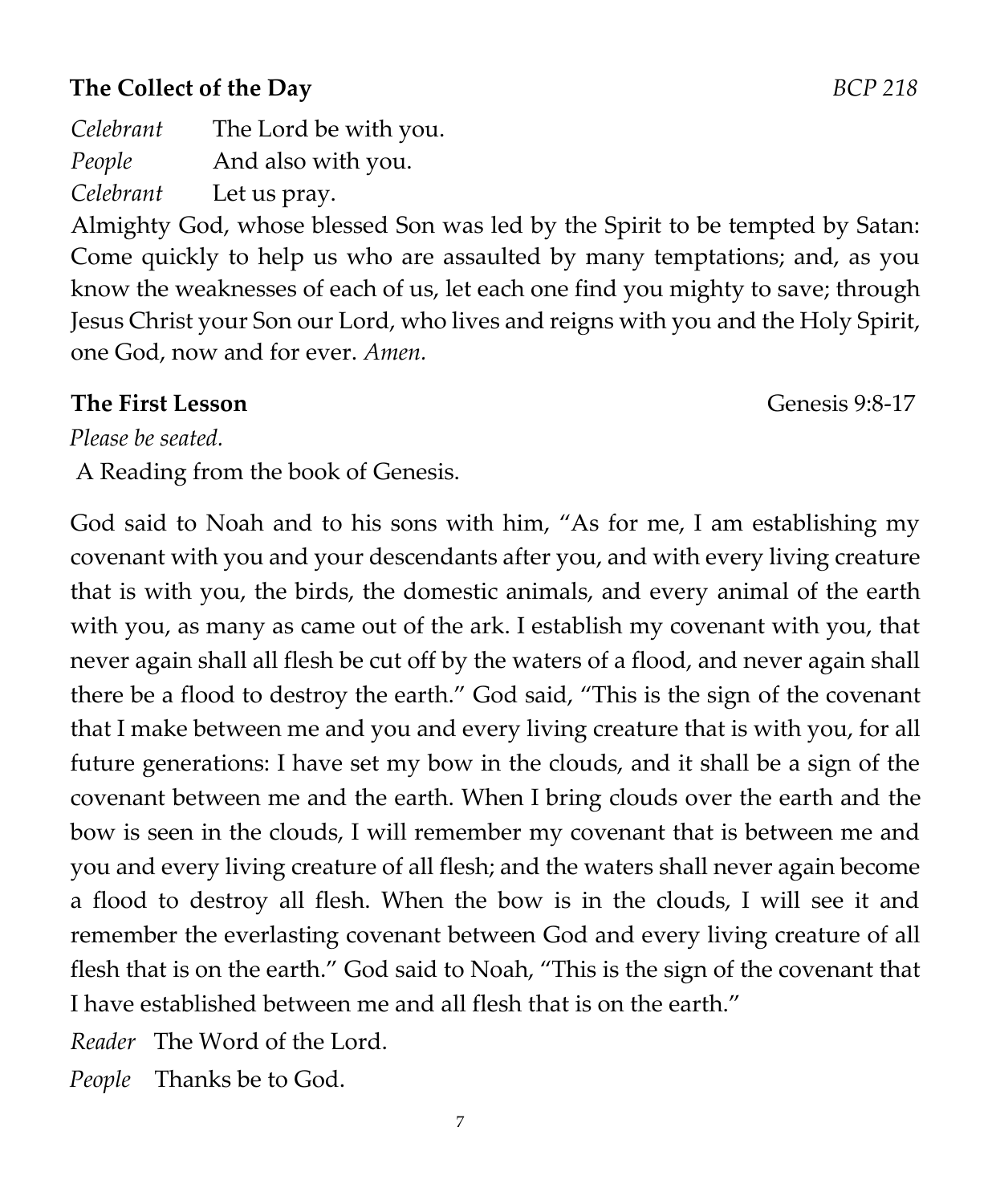*Please remain seated as the choir sings the Psalm.* 

- 1 To you, O LORD, I lift up my soul; my God, I put my trust in you; \* let me not be humiliated, nor let my enemies triumph over me.
- 2 Let none who look to you be put to shame; \* let the treacherous be disappointed in their schemes.
- 3 Show me your ways, O LORD, \* and teach me your paths.
- 4 Lead me in your truth and teach me, \* for you are the God of my salvation; in you have I trusted all the day long.
- 5 Remember, O LORD, your compassion and love, \* for they are from everlasting.
- 6 Remember not the sins of my youth and my transgressions; \* remember me according to your love and for the sake of your goodness, O LORD.
- 7 Gracious and upright is the LORD; \* therefore he teaches sinners in his way.
- 8 He guides the humble in doing right \* and teaches his way to the lowly.
- 9 All the paths of the LORD are love and faithfulness \* to those who keep his covenant and his testimonies.

**The Epistle** 1 Peter 3:18-22

A Reading from the first letter of Peter.

Christ also suffered for sins once for all, the righteous for the unrighteous, in order to bring you to God. He was put to death in the flesh, but made alive in the spirit, in which also he went and made a proclamation to the spirits in prison, who in former times did not obey, when God waited patiently in the days of Noah, during the building of the ark,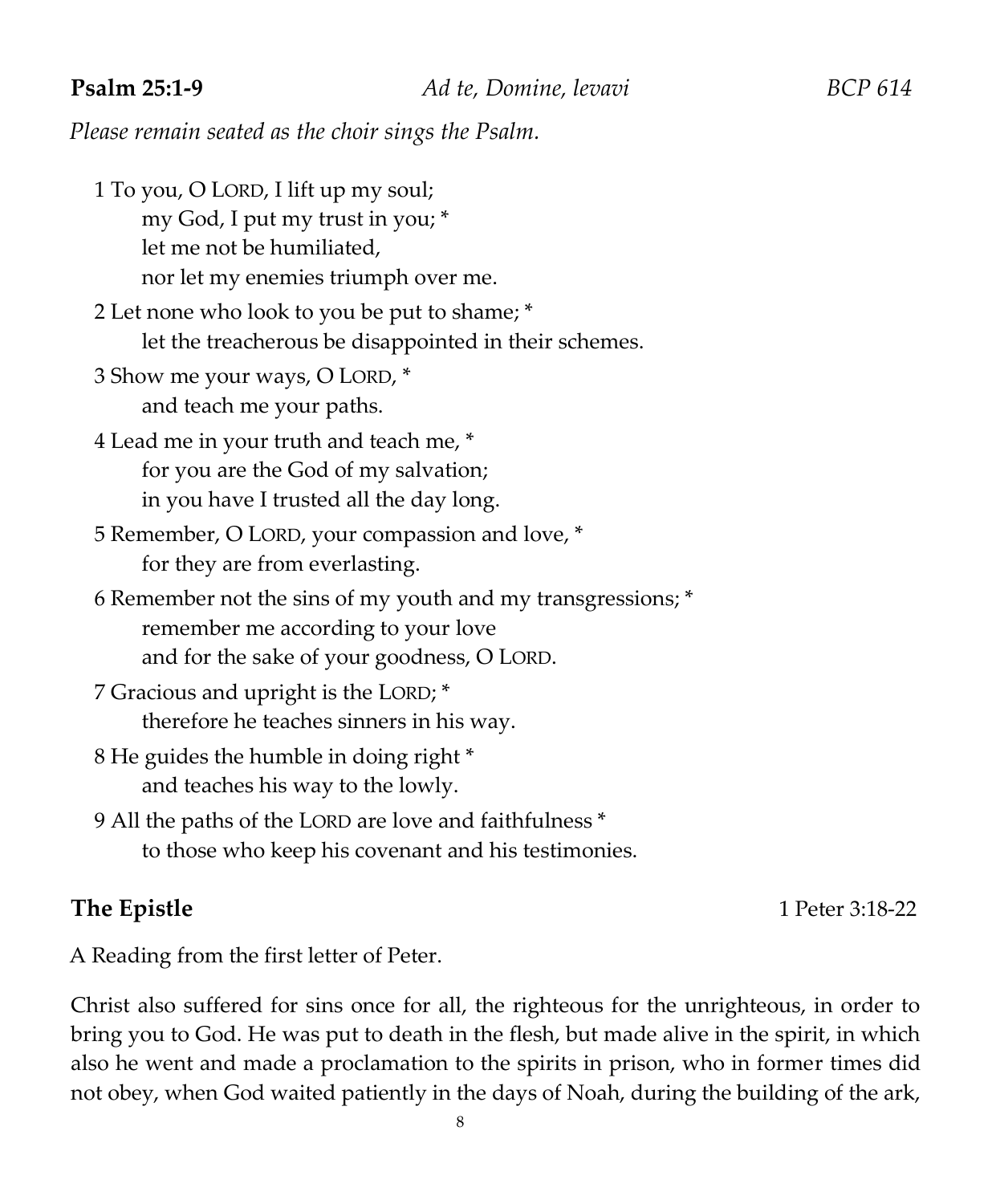in which a few, that is, eight persons, were saved through water. And baptism, which this prefigured, now saves you-- not as a removal of dirt from the body, but as an appeal to God for a good conscience, through the resurrection of Jesus Christ, who has gone into heaven and is at the right hand of God, with angels, authorities, and powers made subject to him.

*Reader* The Word of the Lord. *People* Thanks be to God.

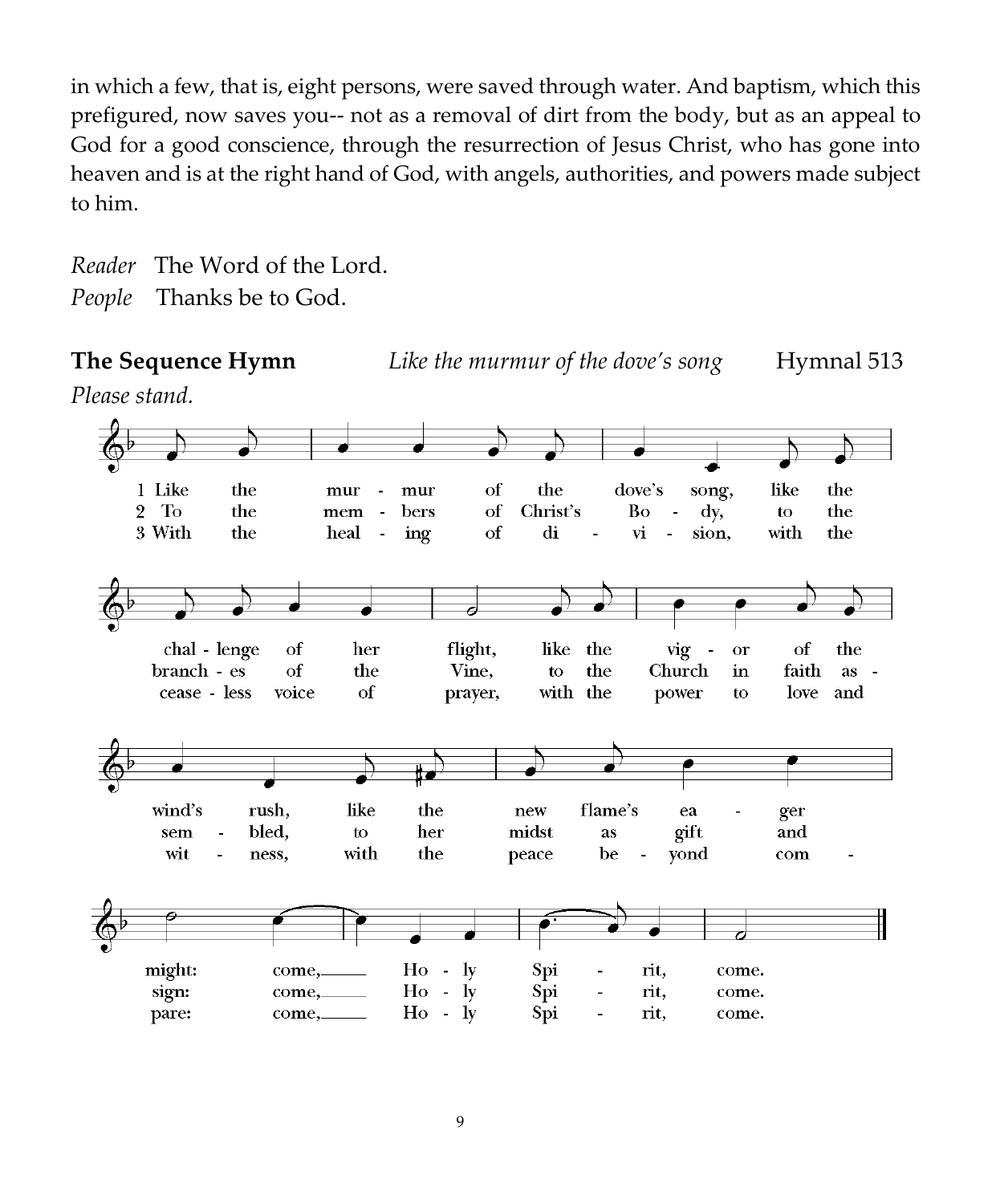### **The Holy Gospel** Mark 1:9-15

*Gospeler* The Holy Gospel of our Lord Jesus Christ according to Mark *People* Glory to you, Lord Christ.

In those days Jesus came from Nazareth of Galilee and was baptized by John in the Jordan. And just as he was coming up out of the water, he saw the heavens torn apart and the Spirit descending like a dove on him. And a voice came from heaven, "You are my Son, the Beloved; with you I am well pleased." And the Spirit immediately drove him out into the wilderness. He was in the wilderness forty days, tempted by Satan; and he was with the wild beasts; and the angels waited on him. Now after John was arrested, Jesus came to Galilee, proclaiming the good news of God, and saying, "The time is fulfilled, and the kingdom of God has come near; repent, and believe in the good news."

| Gospeler | The Gospel of the Lord.     |
|----------|-----------------------------|
| People   | Praise to you, Lord Christ. |

*Please be seated.* 

#### **The Nicene Creed** *BCP 358*

*All stand.* 

We believe in one God, the Father, the Almighty, maker of heaven and earth, of all that is, seen and unseen.

We believe in one Lord, Jesus Christ, the only Son of God,

**The Sermon The Rev. M. Whit Stodghill**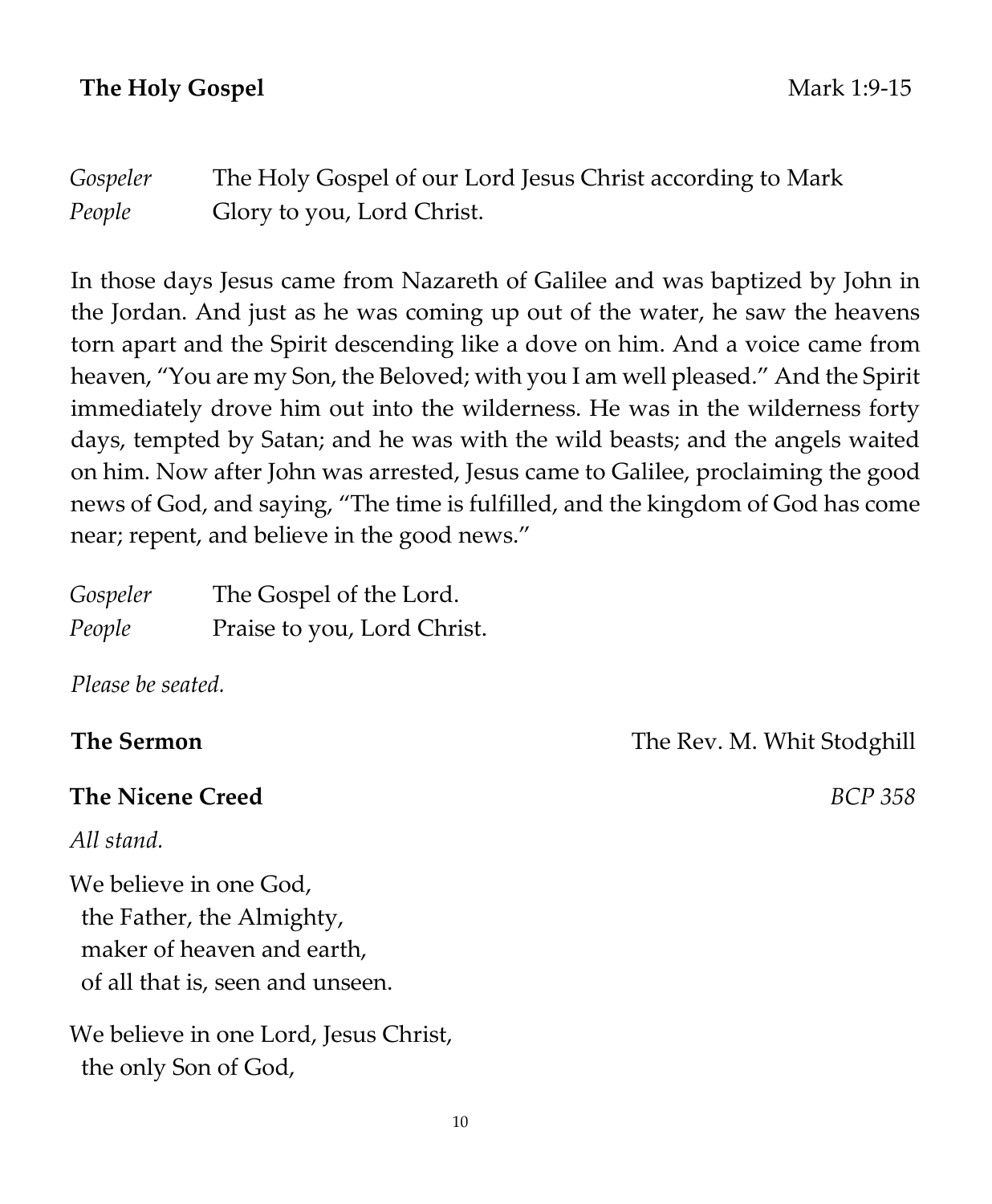eternally begotten of the Father, God from God, Light from Light, true God from true God, begotten, not made, of one Being with the Father. Through him all things were made. For us and for our salvation he came down from heaven: by the power of the Holy Spirit he became incarnate from the Virgin Mary, and was made man.

For our sake he was crucified under Pontius Pilate; he suffered death and was buried. On the third day he rose again in accordance with the Scriptures; he ascended into heaven and is seated at the right hand of the Father. He will come again in glory to judge the living and the dead, and his kingdom will have no end.

We believe in the Holy Spirit, the Lord, the giver of life, who proceeds from the Father and the Son. With the Father and the Son he is worshiped and glorified. He has spoken through the Prophets. We believe in one holy catholic and apostolic Church. We acknowledge one baptism for the forgiveness of sins. We look for the resurrection of the dead, and the life of the world to come. Amen.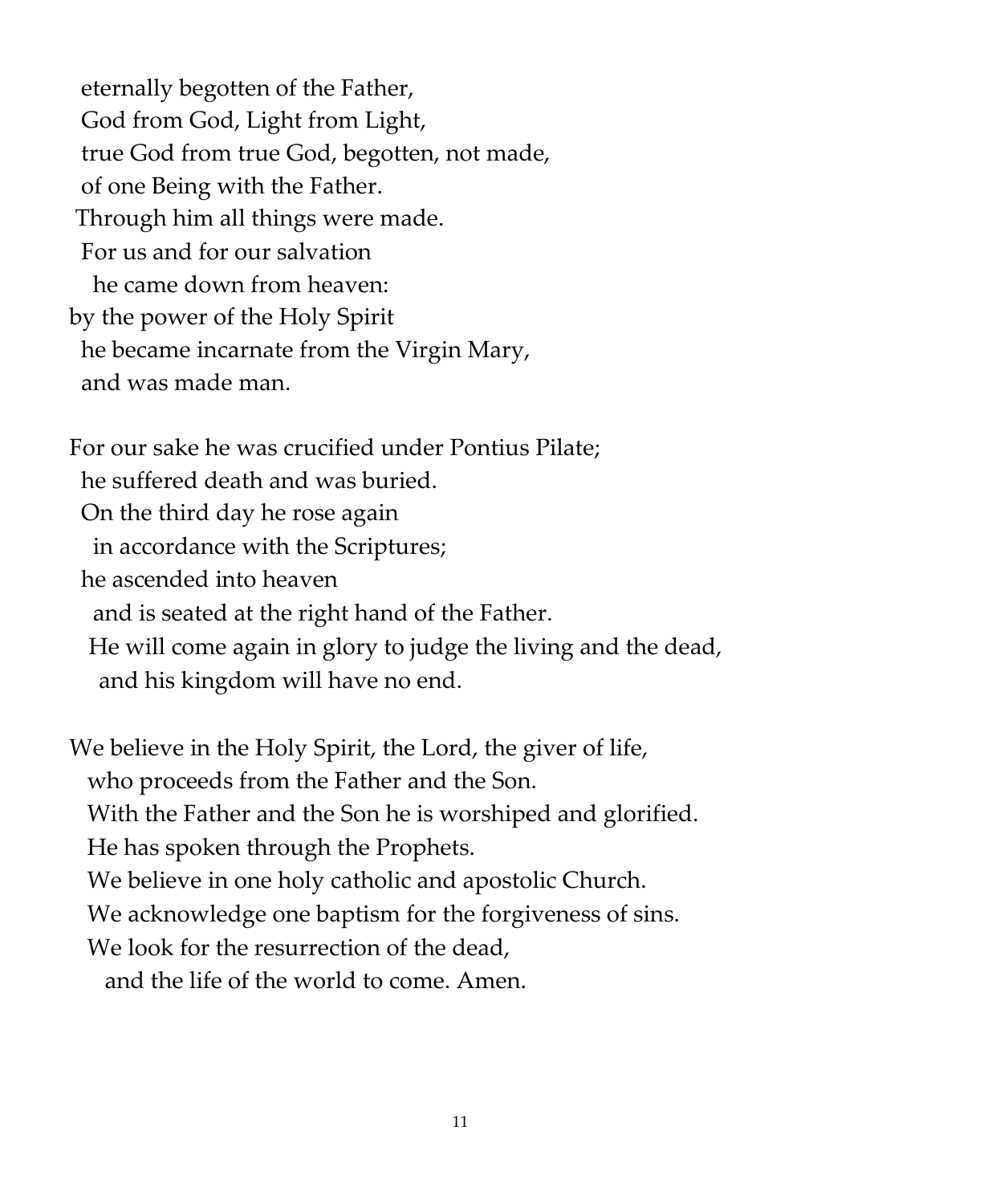#### **The Peace**

*All stand. Celebrant* The peace of the Lord be always with you. *People* And also with you. *Then the Ministers and the People may greet one another in the name of the Lord.* 

## **The Offertory**

*The celebrant says* 

Welcome one another, therefore, just as Christ has welcomed you, for the glory of God. *Romans 15:7* 

### **Music at the Offertory**

*Hear my prayer* **Felix Mendelsshon-Bartholdy (1809-1847)** 

| Hear my prayer, O God, incline Thine ear!  | The enemy shouteth, the godless come fast! |
|--------------------------------------------|--------------------------------------------|
| Thyself from my petition do not hide.      | Iniquity, hatred, upon me they cast!       |
| Take heed to me! Hear how in prayer I      | The wicked oppress me, Ah where shall I    |
| mourn to Thee,                             | fly?                                       |
| Without Thee all is dark, I have no guide. | Perplexed and bewildered, O God, hear my   |
|                                            | cry!                                       |

My heart is sorely pained within my breast, my soul with deathly terror is oppressed, trembling and fearfulness upon me fall, with horror overwhelmed, Lord, hear me call!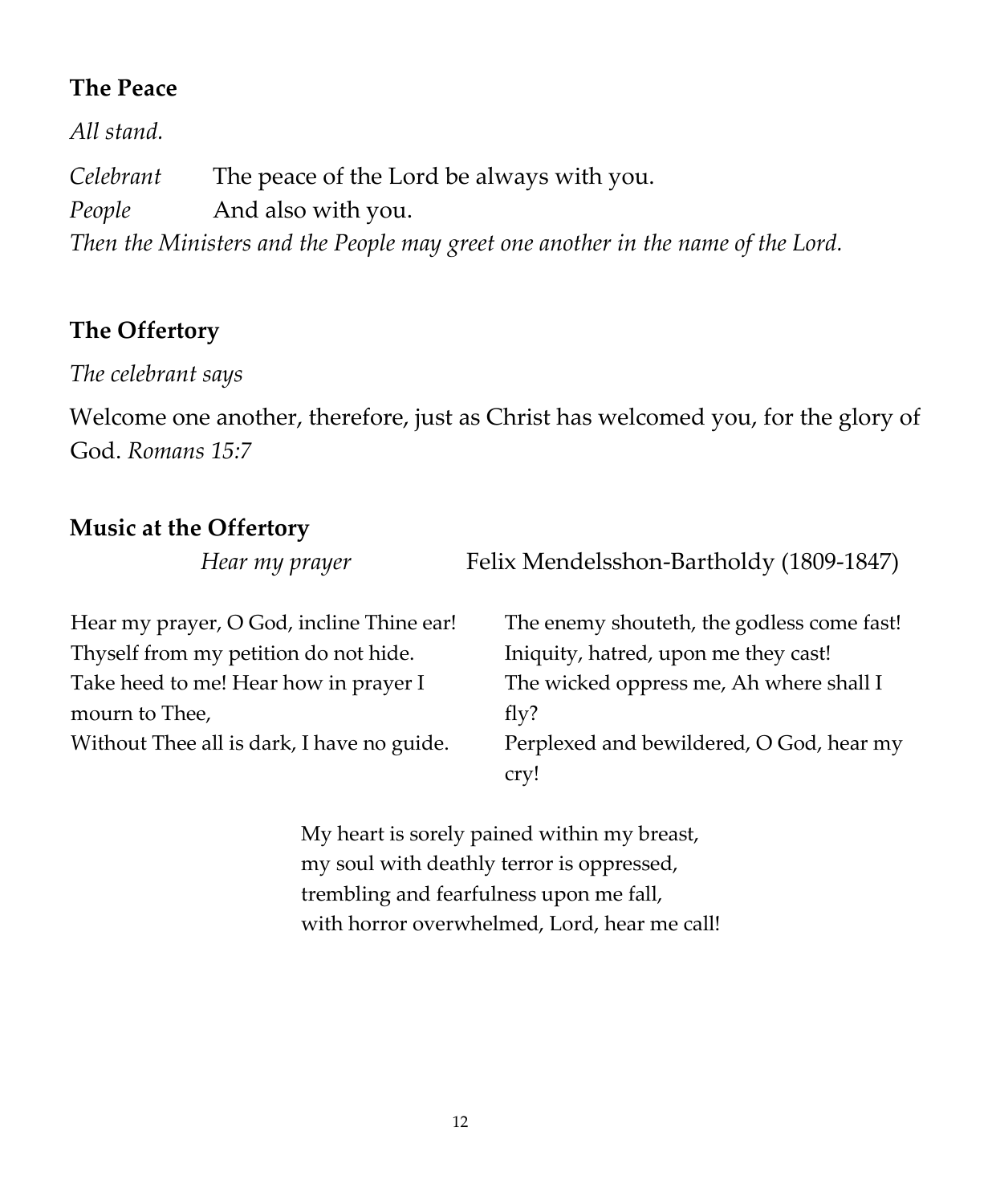#### **Doxology** Hymnal 43, vs 4

*Representatives of the congregation bring the people's offerings of bread and wine, and money or other gifts, to the celebrant. The people stand while the offerings are presented and placed on the Altar.* 



**The Great Thanksgiving** *Eucharistic Prayer B, BCP 367*

| The people remain standing. |                                            |
|-----------------------------|--------------------------------------------|
| Celebrant                   | The Lord be with you.                      |
| People                      | And also with you.                         |
| Celebrant                   | Lift up your hearts.                       |
| People                      | We lift them to the Lord.                  |
| Celebrant                   | Let us give thanks to the Lord our God.    |
| People                      | It is right to give him thanks and praise. |
| The Celebrant proceeds      |                                            |

It is right, and a good and joyful thing . . .

Therefore we praise you, joining our voices with Angels and Archangels and with all the company of heaven, who for ever sing this hymn to proclaim the glory of your Name: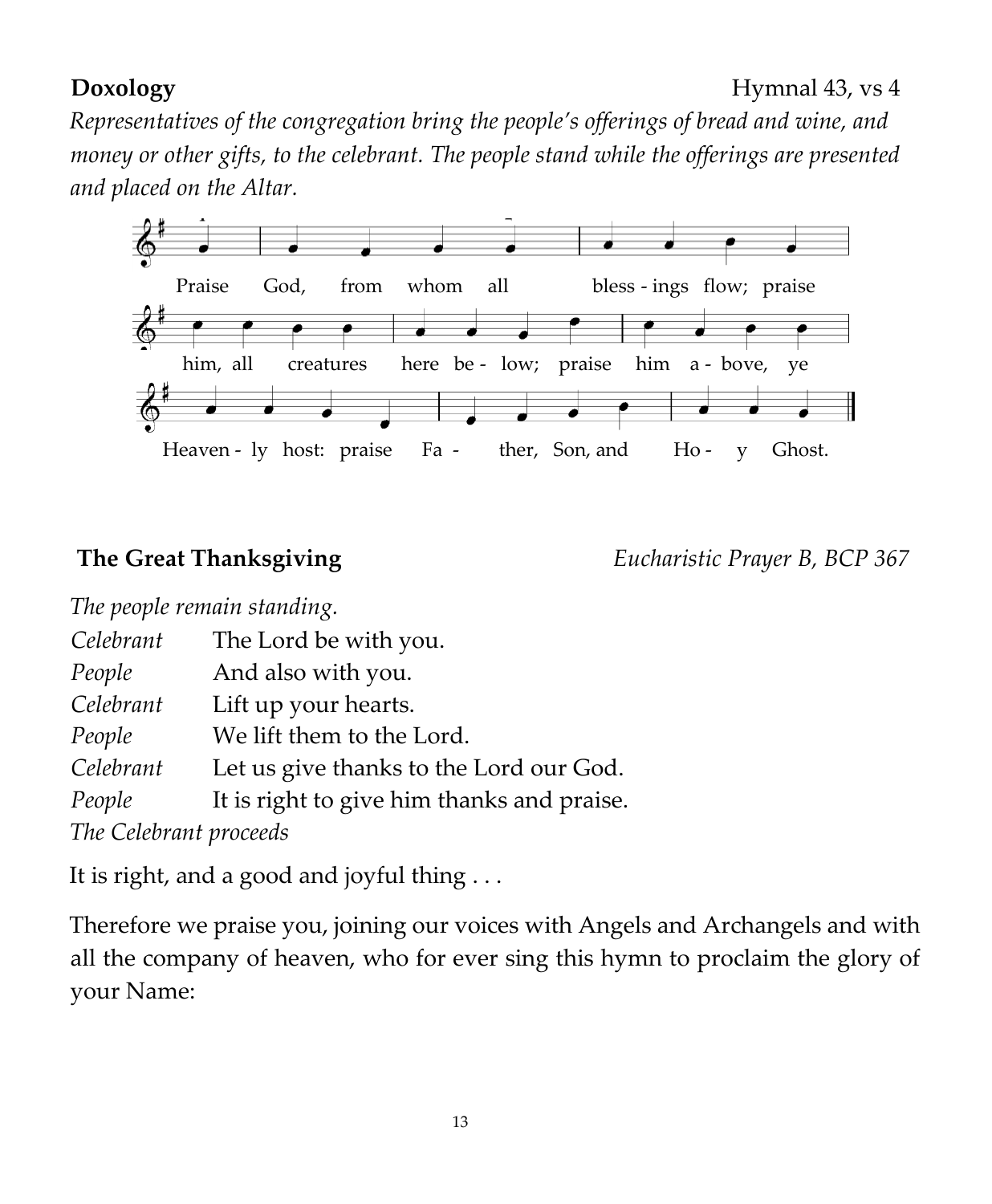**Sanctus and Benedictus Hymnal S129** 



*The people kneel. The Celebrant continues* 

We give thanks to you . . .

Therefore, according to his command, O Father, *Celebrant and People*  We remember his death, We proclaim his resurrection, We await his coming in glory;

*The Celebrant continues* 

And we offer our sacrifice of praise and thanksgiving to you ...

By him, and with him, and in him, in the unity of the Holy Spirit all honor and glory is yours, Almighty Father, now and for ever. *AMEN*.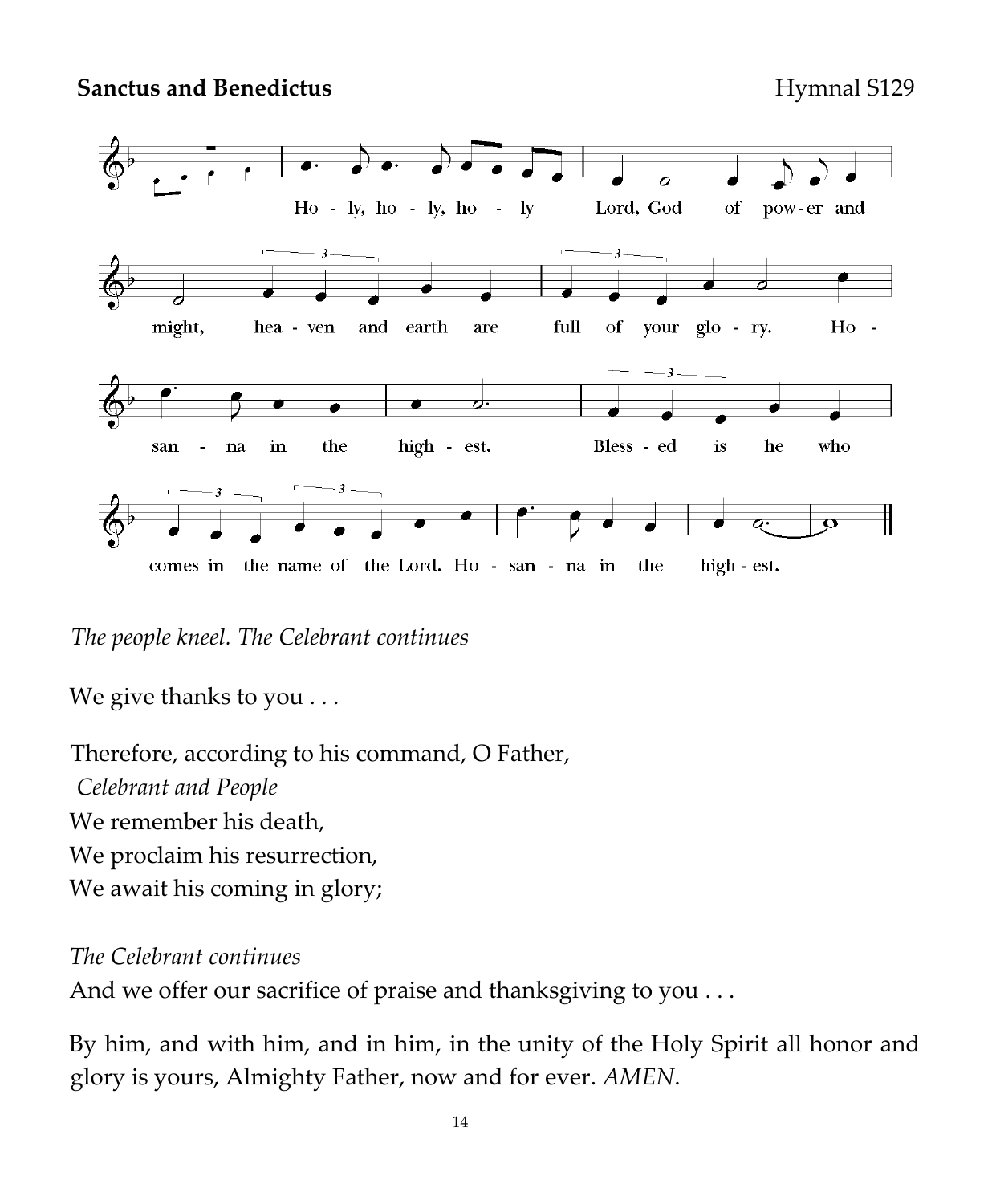*The Celebrant then continues BCP 364*  And now, as our Savior Christ hath taught us, we are bold to say,

#### *People and Celebrant*

Our Father, who art in heaven, hallowed be thy Name, thy kingdom come, thy will be done, on earth as it is in heaven. Give us this day our daily bread. And forgive us our trespasses, as we forgive those who trespass against us. And lead us not into temptation, but deliver us from evil. For thine is the kingdom, and the power, and the glory, for ever and ever. Amen.

# **The Breaking of the Bread**

*A period of silence is kept.* 

Christ our Passover is sacrificed for us; *Therefore let us keep the feast.* 

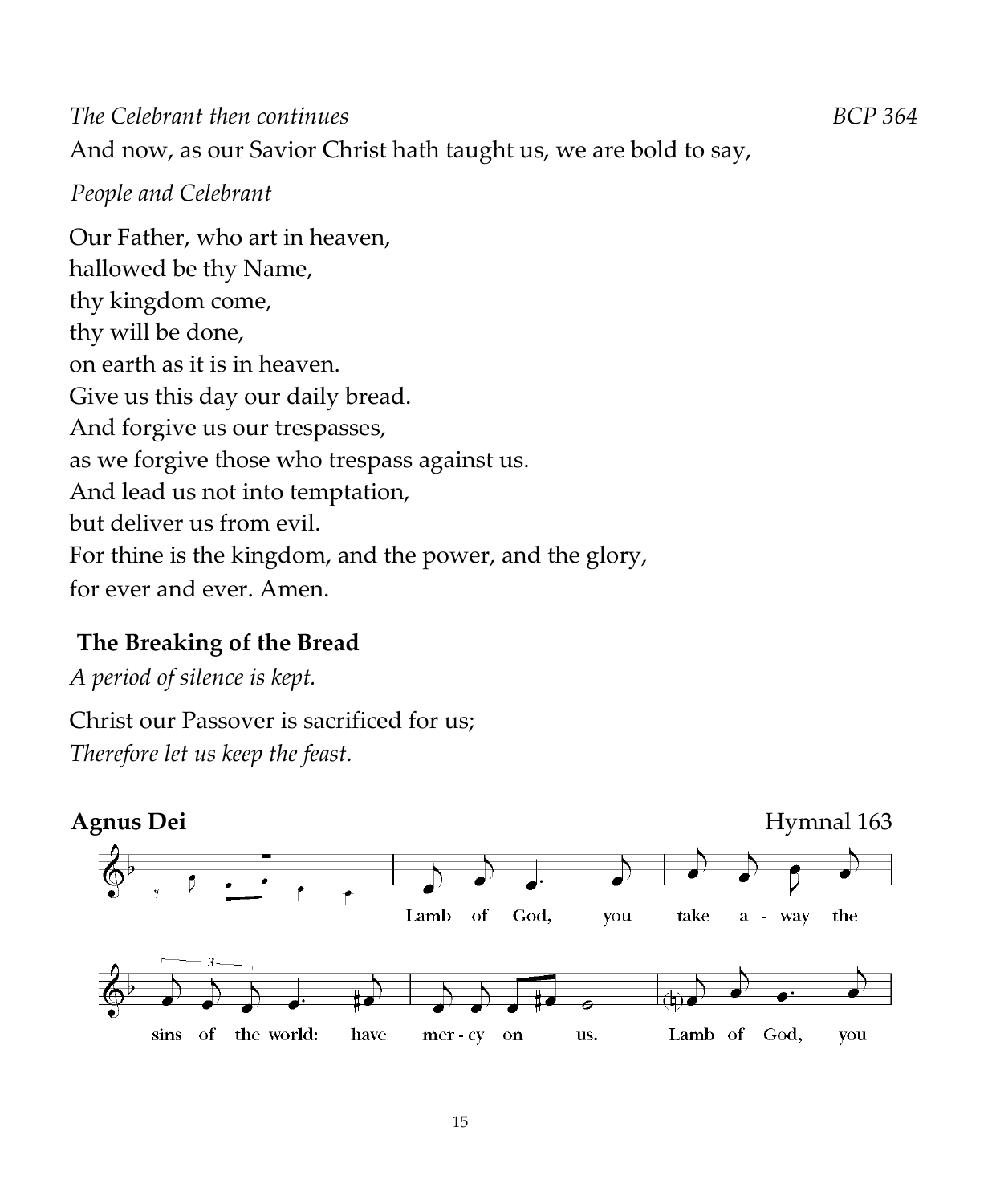

#### **The Invitation to Communion** *BCP 364*

*The Celebrant then says* 

The Gifts of God for the People of God. Take them in remembrance that Christ died for you, and feed on him in your hearts by faith, with thanksgiving.

*All baptized persons are welcome to receive Holy Communion.* 

#### **Communion Music**

*O for the wings of a dove!* Felix Mendelsshon-Bartholdy (1809-1847) O for the wings, for the wings of a dove! Far away, far away would I rove! In the wilderness build me a nest, and remain there for ever at rest. After Communion, the Celebrant says **BCP** 366 **BCP** 366

Let us pray.

*The People kneel and join in saying this prayer.*

Almighty and everliving God, we thank you for feeding us with the spiritual food of the most precious Body and Blood of your Son our Savior Jesus Christ; and for assuring us in these holy mysteries that we are living members of the Body of your Son, and heirs of your eternal kingdom. And now, Father, send us out to do the work you have given us to do, to love and serve you as faithful witnesses of Christ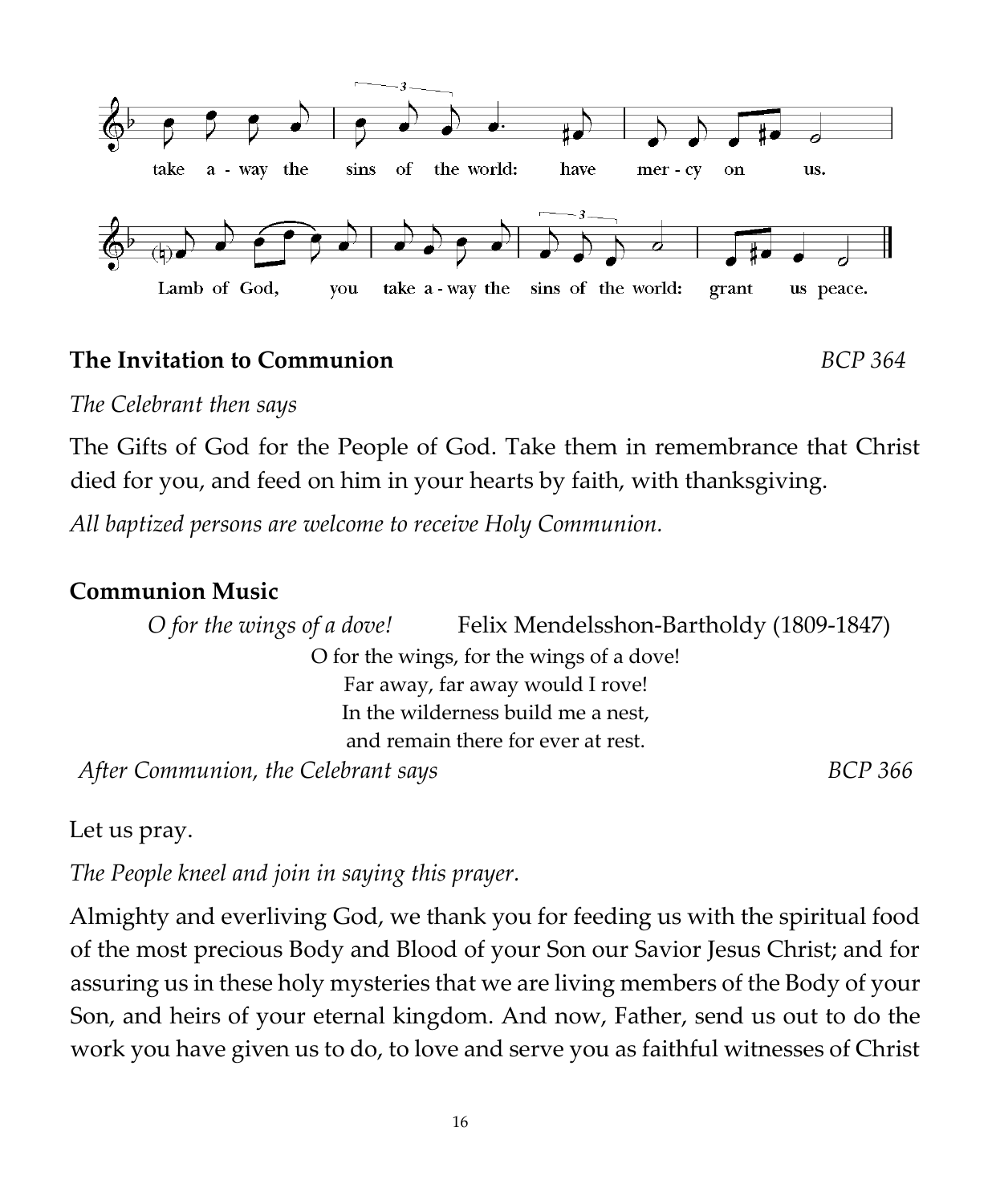our Lord. To him, to you, and to the Holy Spirit, be honor and glory, now and for ever. Amen.

#### **The Blessing** *BCP 366*



### **The Dismissal**

| Celebrant | Let us bless the Lord. |
|-----------|------------------------|
| People    | Thanks be to God.      |

### **The Postlude**

 *Prelude and Fugue in A minor*, BWV 559 Johann Sebastian Bach (1685-1750)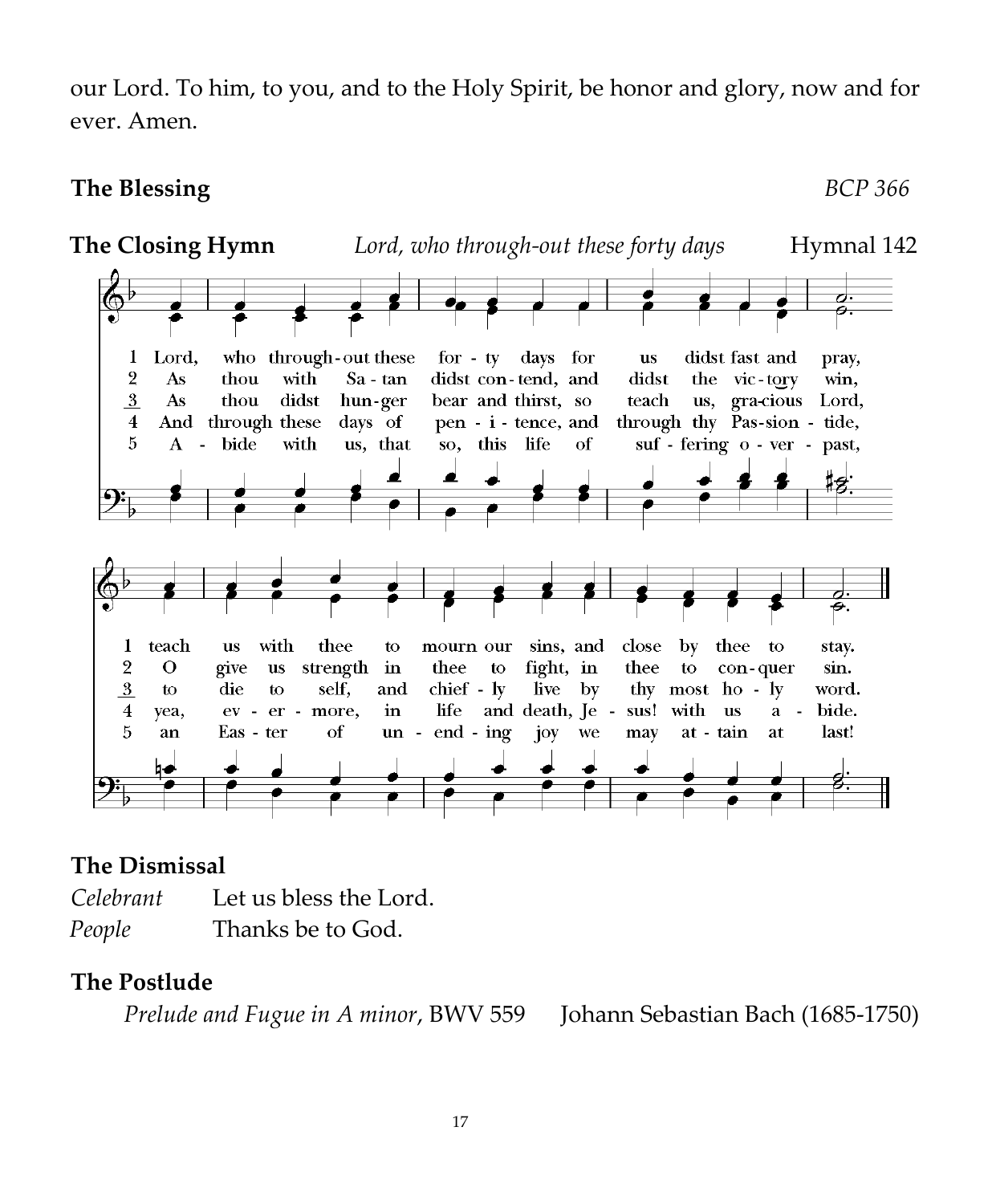#### Copyright notes

Service Music: S129 & S163 Setting: Robert Powell; H43 Words: Thomas Ken. Music: *The Eighth Tune*, Thomas Tallis.

Hymnal:

H513 Words: Carl P. Daw, Jr. Music: *Bridegroom*, Peter Cutts, ©1960 Hope Publishing Company. H142 Words: Claudia Frances Hernaman. Music. *St. Flavian* from *Day's Psalter*, 1562; adapt. and harm. Richard Redhead.

#### **SUNDAY MINISTRIES** LECTORS: 8:30 Jamie Hendon, Dade Luckett; 11:00 Dean French, Elyse Hensley EUCHARISTIC MINISTERS: 8:30 Jamie Hendon, Dade Luckett; 11: Sally Reisz, Don Snow, Meg Scharre USHERS: Michael Hensley, Captain HOSPITALITY: Meg Scharre and the Lyndrups ALTAR GUILD: Glenna Harris, Deborah Stewart FLOWER DELIVERY: We thank them for their service ACOLYTE: Arthur Dietz

*Scheduled ministers for each Sunday should be sent to* <u>[verger@calvaryepiscopal.org](mailto:verger@calvaryepiscopal.org)</u> *by the preceding Tuesday at noon.*

#### **FLOWER LIST**

*If you would like to give flowers, please contact Jim Barnes at 587-6011, ext. 26*

### **PRAYER LIST**

*We ask your prayers for the special needs and concerns of this congregation.*

**TO BE READ AT THE 8:30 SERVICES:** June, Donna Condon, Hildegarde Temple, Janette Timmering, Isabella Robins, Robert, Tom Hill, Bill Whitaker, Brittanie Weaver, Ben Weaver, JJ Robb, Lou, Liz Eckler Nussbaum, Scott Crawford, Debi MacDonald, Jeff Ritchie, Christopher, Audrey, Shawn, the Kohler family, Becky Meyer, Raymond, Helen, Alan, Thomas Robins, Ed Carle, Barbara Zeigler, Anita, Sharon, and the people of Parkland, Florida.

**TO BE READ AT THE 11:00 SERVICE**: Spencer, Marion Six, Harold Six, Shirley Leach, Joan Humke, Lynn McPherson, Ben Sanders, Carl Hausman, Marsha, Charlie, Carter Judkins, George Back, Margaret Back, the Back family, Lynne Lyndrup, Hank Buckwalter, Georgine Buckwalter, Art Gullett, Ray Gullett, Sandra Cherry, Anna Weiss, Sandy Hill, Lincoln, Ted Mussler, and Debbie Navas.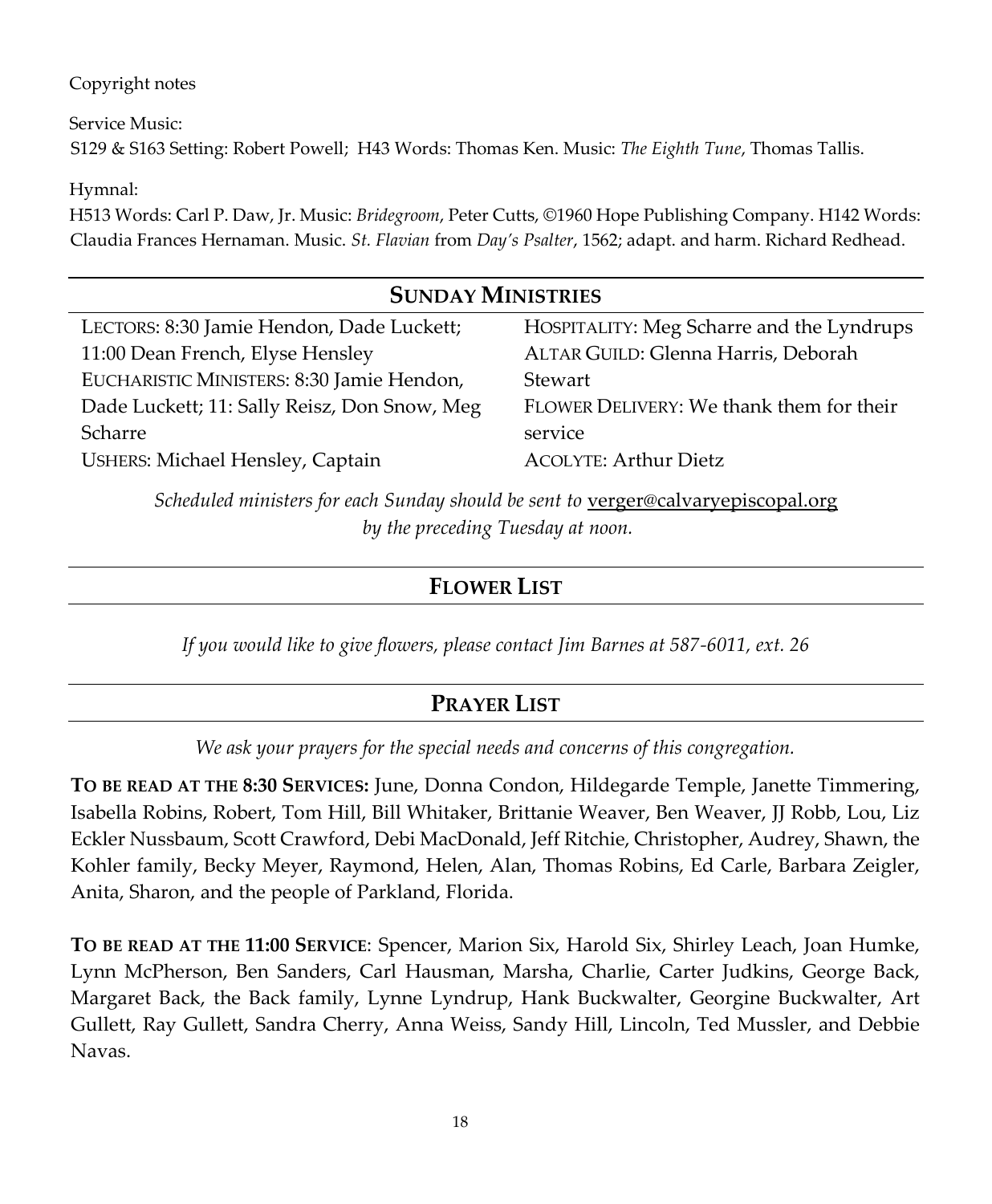#### **RECTOR SEARCH COMMITTEE**

Bart Brown Dean French Susan Baker Ted Mussler Cindy Curry Ruth Robins Art Dietz Corky Sachs

Deborah Stewart, Chair

#### **WHERE ARE THEY?**

Where are the Sanctus bells? Where is the Alleluia banner? Where are the usual processional crosses?

During the season of Lent, a solemn religious observance in preparation for Easter, the Sanctus bells and the usual processional crosses are not used, the Altar Cross is veiled and no flowers are placed on the Altar. Also, we sang temporary farewells to the Alleluia banner last Sunday and on Tuesday. The annual commemoration of Ash Wednesday and [Holy Week](https://en.wikipedia.org/wiki/Holy_Week) marks the death, burial, and [resurrection of Jesus,](https://en.wikipedia.org/wiki/Resurrection_of_Jesus) and recalls the tradition and events of the [New Testament](https://en.wikipedia.org/wiki/New_Testament) from His triumphal entry into Jerusalem on [Palm Sunday](https://en.wikipedia.org/wiki/Palm_Sunday) climaxing on His [crucifixion](https://en.wikipedia.org/wiki/Crucifixion) on [Good Friday.](https://en.wikipedia.org/wiki/Good_Friday) The bells, the crosses and the Alleluia will return for the joyful celebration on Easter Sunday of the Resurrection of Jesus Christ.

| <b>WORSHIP SCHEDULE &amp; CALENDAR</b> |              |                                                     |  |
|----------------------------------------|--------------|-----------------------------------------------------|--|
| <b>SUNDAY</b>                          | $8:30$ a.m.  | Holy Eucharist, Rite One<br>Lent 1                  |  |
| February 18                            | $9:30$ a.m.  | Choir Rehearsal                                     |  |
|                                        | $10:00$ a.m. | Adult Forum: Tim Duncan                             |  |
|                                        | 11:00 a.m.   | Holy Eucharist, Rite One                            |  |
|                                        | $12:15$ p.m. | Coffee Hour                                         |  |
| <b>MONDAY</b>                          | $9:30$ a.m.  | Food and Clothes Closet                             |  |
| February 19                            |              |                                                     |  |
| <b>TUESDAY</b>                         | $9:30$ a.m.  | Food and Clothes Closet                             |  |
| February 20                            |              |                                                     |  |
| <b>WEDNESDAY</b>                       | $9:30$ a.m.  | Food and Clothes Closet                             |  |
| February 21                            | 10:00 a.m.   | Women's Bible Study at Panera Bread, 1801 Rudy Lane |  |
|                                        | 12:05 p.m.   | Lenten Recital (Glenna Metcalf, Organ) and Luncheon |  |
|                                        | 8:00 p.m.    | Alcoholics Anonymous Meeting                        |  |
|                                        |              | 19                                                  |  |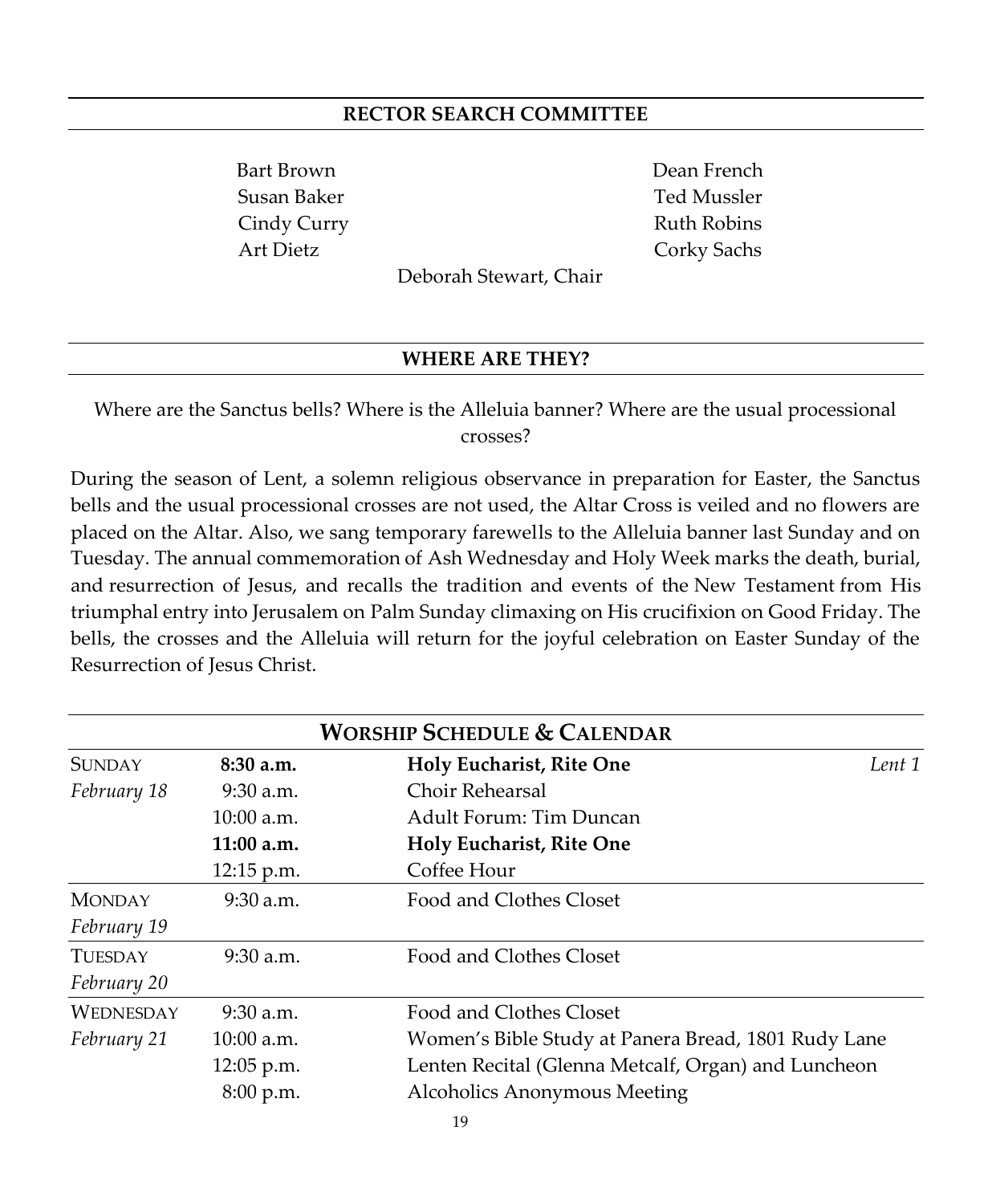| THURSDAY        | 9:30 a.m.                                  | Food and Clothes Closet                          |                          |
|-----------------|--------------------------------------------|--------------------------------------------------|--------------------------|
| February 22     | 12:05 p.m.                                 | Holy Eucharist with Anointing                    |                          |
|                 | 3:30 p.m.                                  | Calvary's Well Ministry @ Salvation Army         |                          |
|                 |                                            | 911 Brook Street                                 |                          |
|                 | 7:00 p.m.                                  | Choir Rehearsal                                  |                          |
| FRIDAY          |                                            | Office Closed                                    |                          |
| February 23     |                                            | 7:00 p.m. Alcoholics Anonymous Meeting           |                          |
| <b>SATURDAY</b> |                                            | Office Closed                                    |                          |
| February 24     |                                            |                                                  |                          |
| <b>SUNDAY</b>   | 8:30 a.m.                                  | Holy Eucharist, Rite One                         | Lent 2                   |
| February 25     | 9:30 a.m.                                  | Choir Rehearsal                                  |                          |
|                 | 10:00 a.m.                                 | Adult Forum: Wanda Watkins                       |                          |
|                 | 11:00 a.m.                                 | Holy Eucharist, Rite Two                         |                          |
|                 | 12:15 p.m.                                 | Coffee Hour                                      |                          |
|                 |                                            | <b>CALVARY CLERGY AND STAFF</b>                  |                          |
|                 | The Rev. Elizabeth Back, Priest-In-Charge  |                                                  |                          |
|                 | elizabeth.back@calvaryepiscopal.org        |                                                  | $(587-6011x12)$          |
|                 |                                            | James M. Barnes, Verger and Parish Administrator |                          |
|                 | verger@calvaryepiscopal.org                |                                                  | $(587-6011x26)$          |
|                 | Britt Shelton, Sunday School Coordinator   |                                                  |                          |
|                 | britt.shelton@calvaryepiscopal.org         |                                                  | $(587-6011x22)$          |
|                 | Shawn R. Dawson, Interim Director of Music |                                                  |                          |
|                 | music@calvaryepiscopal.org                 |                                                  | $(587 - 6011 \times 17)$ |

Leroy Malone, *Sexton* leroy.malone@calvaryepiscopal.org (587-6011)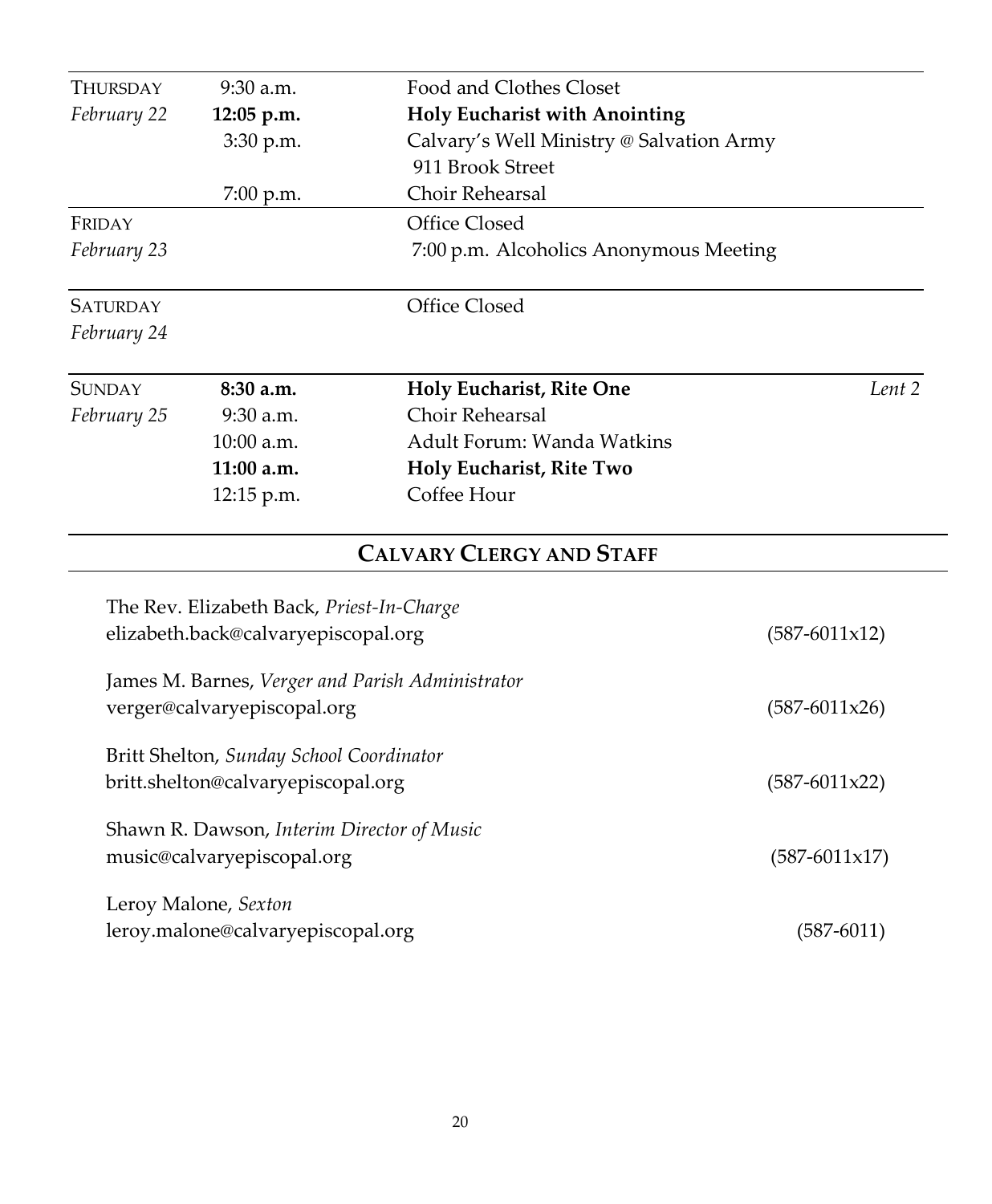#### **ANNOUNCEMENTS**

*Announcements for the bulletin should be submitted to* [Verger@CalvaryEpiscopal.org](mailto:Verger@CalvaryEpiscopal.org) *by the preceding Tuesday at noon.* 

**COFFEE HOUR IN FRAZIER HALL**: The Calvary Coffee Hour invites all to join us every Sunday following the 11:00 service. Today, CCH will celebrate Presidents' Day hosted by Meg Scharre and the Lyndrups. The Carys will host CCH on Feb. 25. It's a time to share our love with good food and fellowship. Please check with Lou Henson if you have questions or would be interested in hosting.

**ADULT FORUM SCHEDULE:** Join us for Adult Forum today at 10:00 in Parker Hall, facilitated by Cindy Curry on her mission trip to Tanzania. Tim Duncan will facilitate the Adult Forum on February 25; topic of discussion: Part 2 of " Does it make me a bad Christian if I admit I have trouble reading certain sections of the Bible? What should I do?" Future facilitators are: Wanda Harris Watkins, March 4; Jonathan Smith, March 11 & 18; Tim Duncan and Linda French, March 25; and Judy Wilson and Suzuki Violin Class on April 22.

**BIBLE STUDY:** Women's Bible Study will continue Wednesday, February 21 at 10:00 a.m., at Panera Bread, 1801 Rudy Lane. While there is no childcare, children are welcome; bring your own crayons.

**LENTEN RECITAL AND LUNCHEON SERIES:** The 29<sup>th</sup> annual Lenten Series begins this coming Wednesday, February 21, at 12:05. The recital schedule is as follows – February 21, Glenna Metcalfe, Organ; February 28, Daniel Martin, Organ; March 7, Zachary Hood, Trombone; March 14, Shawn Dawson, Organ; March 21, BACH BIRTHDAY BASH, Bellarmine University *Schola*, Timothy Glasscock, Conductor, Margaret Dickinson, Organ. Lunch follows each event at 12:30.

**SAVE THE DATE**: Calvary's 2017-18 Sacred Arts Series will continue on Sunday, 25 February, with the second Bach Vespers service of the year. A 3:30 p.m. lecture by Dr. John Hale will precede the 4:00 p.m. service, which will feature Bach's cantata "Du wahrer Gott und Davids Sohn," BWV 23, performed by the Calvary Choir with chamber orchestra.

**ST JOSEPH CHILDREN'S HOME:** Did you know that Kentucky is currently at the highest number of children in out of home care ever recorded? Over 8000 children have been removed from their biological homes due to substance abuse by the birth family, domestic violence, or some type of abuse or trauma to the children. The need for foster and/or adoptive homes is greater than ever. **DO YOU HAVE LOVE TO GIVE? IF NOT YOU, THEN WHO? FOSTER THE FUTURE – GIVE A CHILD A HOME.** For more information: Contact Lisa Barber Atwell [\(Lisab@sjkids.org](mailto:Lisab@sjkids.org) or (502) 893-0241 ext. 208) or Samantha Cooper [\(Samanthac@sjkids.org](mailto:Samanthac@sjkids.org) or (502) 893-0241 ext. 293). Visit our website for additional information: [www.sjkids.org.](http://www.sjkids.org/)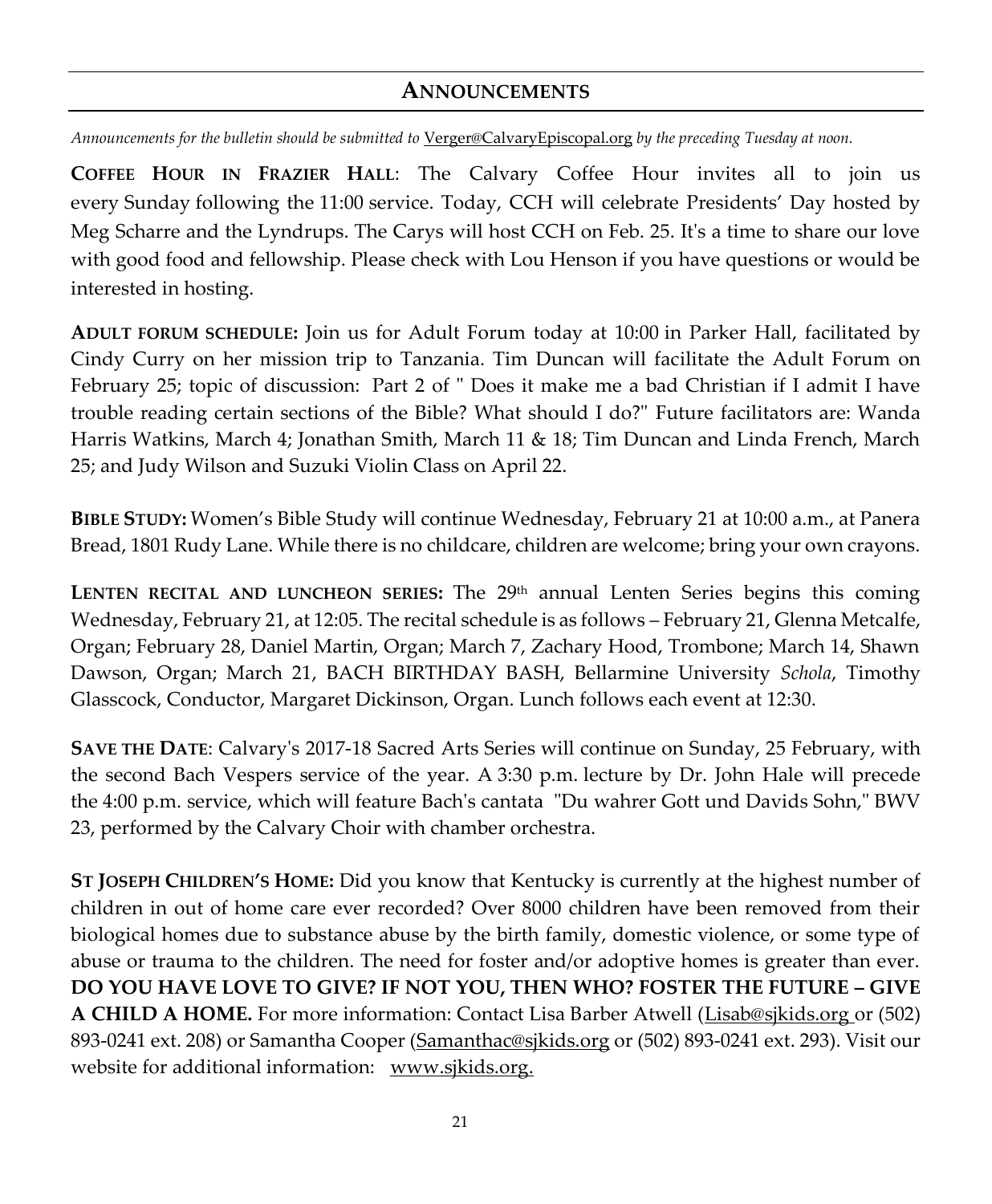**YOUTH GROUP:** Youth Group for 6th–12th grade meets the second Sunday of every month from 6:00- 7:30pm. The next meeting is March 11 at St. Andrew's Episcopal Church, 2233 Woodbourne Ave. For any other questions regarding Sunday School and Children/Youth events please email Britt Shelton at [britt.shelton@calvaryepiscopal.org.](mailto:britt.shelton@calvaryepiscopal.org)

**SUNDAY SCHOOL:** Sunday School classes for children grades K-5 are held during the 11 o'clock service unless otherwise noted in the calendar above. Everyone will enter the church and be seated with their children. The children will process out of the church by following the acolyte during the *Kyrie*, the *Trisagio*n, or the *Gloria in excelsis,* and go to their Sunday School class. They will then return to their parents in the church service during The Peace. Those who are interested in volunteering to teach or to be a door person for Sunday School please contact Britt Shelton as above. You may also pre-register your children by emailing Britt for a new registration packet.

**LAUNDRY LOVE:** The next date that Calvary hosts the Laundry Love Initiative at Aunt Bee's Laundry, 2nd and Ormsby, is August 9. Other members of the Urban Partnership host the Initiative as follows: Aunt Bee's – March 8, April 12, May 10, June 14, July 12, Sep 13, Oct 11, Nov 8, and Nov 13; and at the new location, Parkland Laundromat,  $26<sup>th</sup>$  and Dumesnil, on Feb 15, Mar 15, Apr 19 and May 17. Everyone is welcome to assist even when Calvary is not the host. If you have questions, please contact Jennifer Kling, Urban Partnership Liaison, at 502-905-5586.

COFFEE CONCERT POSTSCRIPTS**:** Want to lunch with Calvary friends at the Bristol Bar & Grille after the Louisville Orchestra's Coffee Concert on Friday, February 23? Doesn't matter if you attend the Coffee Concert or not, you're welcome to join the lunch group! We'll gather at the Bristol at 12:30 pm. RSVP to Ruth Robins by email a[tdachs@twc.com,](mailto:dachs@twc.com) by text at [\(502\) 727-3690](tel:(502)%20727-3690) or by phone at [\(502\) 893-2237.](tel:(502)%20893-2237)

**GIRL SCOUT SUNDAY:** We will celebrate Girl Scout Sunday on March 11. It is a time for **Girl Scouts** to reflect upon the importance of the words, "to serve God." All Girl Scouts, past and present, are invited to attend and to participate in the opening ceremony.

**EASTER VIGIL-MARCH 31:** Our choir will be joining the Christ Church Cathedral Choir for the Easter Vigil service this year. All are cordially invited to attend the 7:30 pm service at the Cathedral.

**CALVARY WANTS TO KEEP UP WITH YOU!** Calvary is updating parishioner contact information. In Parker Hall, there is a parish directory where you can update your information (address, email, phone, etc). Please check to make sure Calvary has the most up-to-date information. Also, if you are not receiving Calvary's weekly email and would like to, please send an email to [communications@calvaryepiscopal.org](mailto:communications@calvaryepiscopal.org) or talk to Penny Brisson and we will make sure you get added!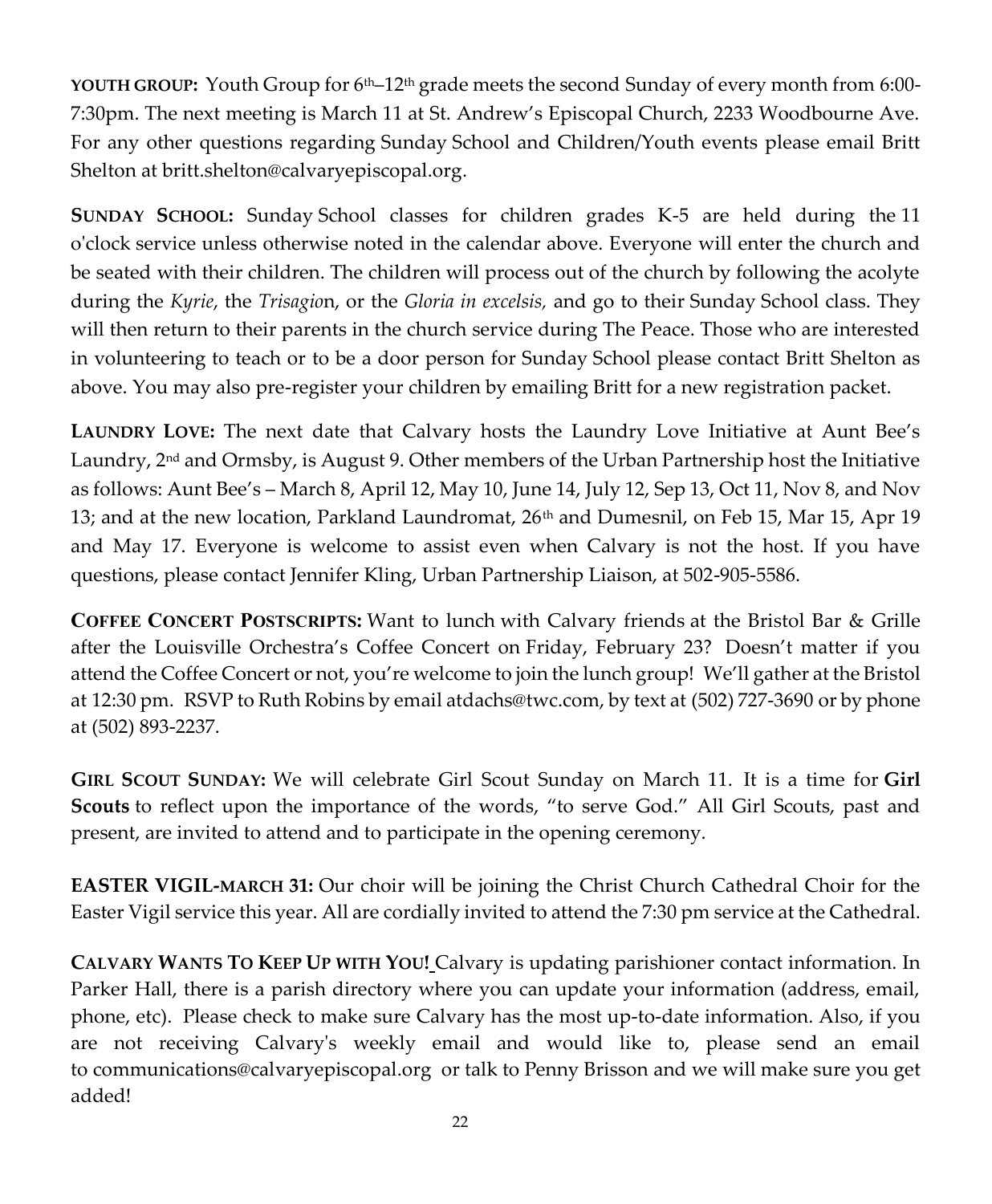#### **ATTENDANCE UPDATE: 02/11/2018**

| <b>SUNDAY</b>   | Sanctuary/Altar          | Choir | Nave | Total      |
|-----------------|--------------------------|-------|------|------------|
| <b>SERVICES</b> |                          |       |      | Attendance |
| $08:30$ am      |                          |       |      |            |
| 11:00 am        |                          | 21    | 54   | 81         |
| <b>TOTAL</b>    |                          | 22    | 58   | 89         |
| <b>OTHER</b>    |                          |       |      |            |
| 02/15/2018      | <b>Anointing Service</b> |       |      |            |

Calvary's Well: February 8, 2018 (32<sup>0</sup> ) – Cups Hot Chocolate=73; Sandwiches=133; Clothing=14; bottle of water=66.